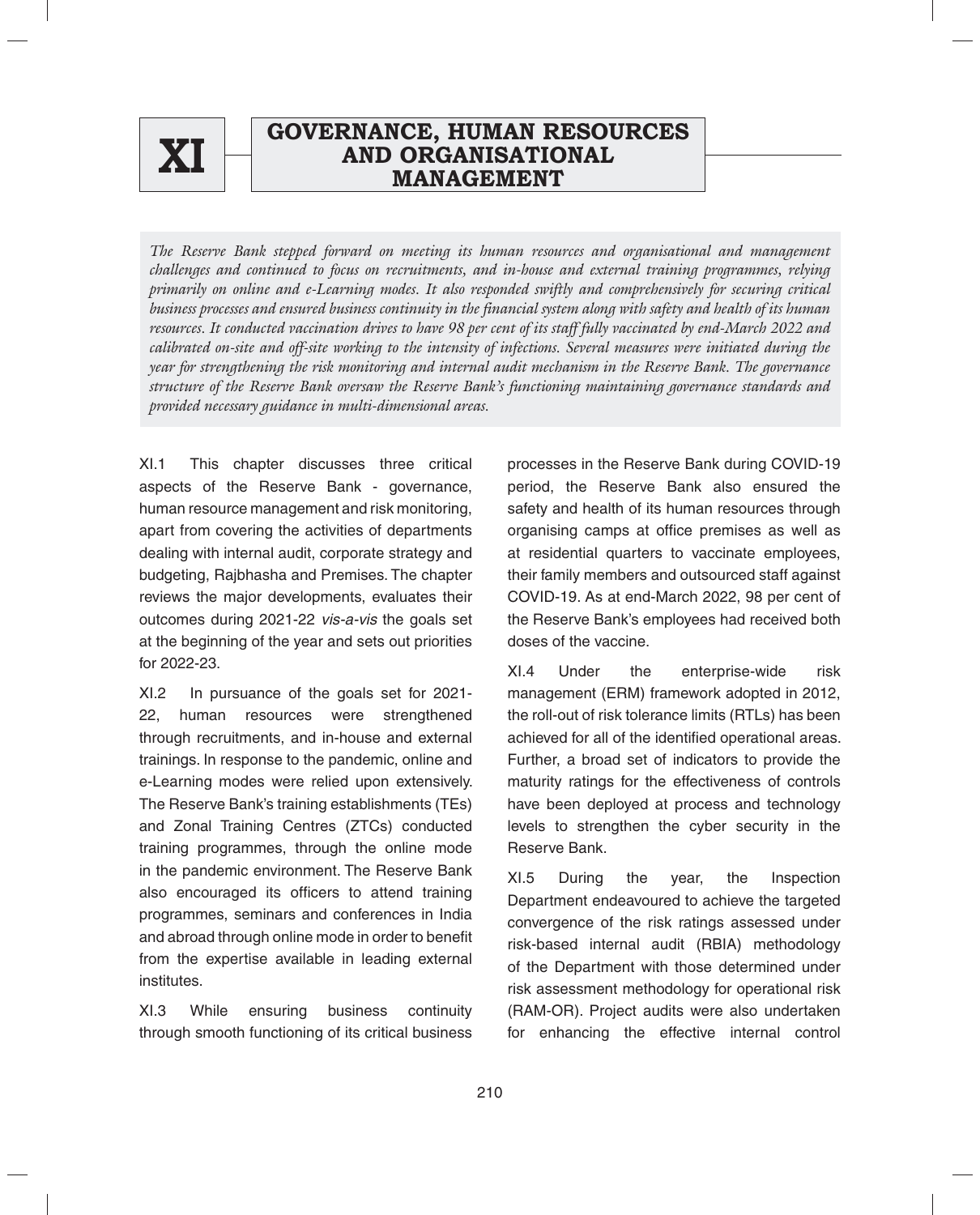mechanisms towards timely implementation of various projects in the Reserve Bank.

XI.6 Corporate Strategy and Budget Department (CSBD), being the nodal Department for business continuity management (BCM) framework of the Reserve Bank, continued to play a key role during the year amidst pandemic for ensuring the smooth working of critical systems and business processes in the Reserve Bank, along with the safety of the human resources.

XI.7 Alongside, during the year, the Rajbhasha Department implemented Annual Programme on Rajbhasha issued by Government of India (GoI) and also ensured compliance of various statutory requirements under the Official Language Policy. The Department also took various initiatives, conducted numerous activities, organised programmes and imparted trainings to create more conducive environment for promotion and propagation of Rajbhasha Hindi in the Reserve Bank.

XI.8 The Premises Department pursued its mandate of creating, maintaining and upgrading the Reserve Bank's infrastructure while pursuing green initiatives. Generation of renewable energy through solar power generation plants, installation of rain water harvesting systems, sewage treatment and waste water treatment systems at various offices and residential colonies were undertaken as part of the Reserve Bank's 'Green Initiative'.

XI.9 The chapter is organised into nine sections. The developments relating to the governance structure of the Reserve Bank are set out in section 2. Section 3 delineates the initiatives undertaken by the Human Resource Management Department (HRMD) during the year in the areas of human resource management and development.

Developments relating to enterprise-wide risk management framework are presented in section 4. The activities of the Inspection Department during the year are discussed in section 5. The functioning of the CSBD, which coordinates and develops strategies for the Reserve Bank, is covered in section 6. The activities and accomplishments of the Rajbhasha and Premises departments are presented in sections 7 and 8, respectively. The chapter has been summarised at the end.

# **2. GOVERNANCE STRUCTURE**

XI.10 The Central Board of Directors is entrusted with the governance functions of the Reserve Bank in accordance with the Reserve Bank of India (RBI) Act, 1934. It comprises the Governor as the Chairperson, Deputy Governors and Directors nominated by the Central Government. There are four Local Boards, one each for the Northern, Southern, Eastern and Western areas, to advise the Central Board on matters referred to them and perform duties delegated by the Central Board. Members of the Local Boards are also appointed by the Central Government in accordance with the RBI Act, 1934.

XI.11 The Central Board is assisted by three Committees: the Committee of the Central Board (CCB); the Board for Financial Supervision (BFS); and the Board for Regulation and Supervision of Payment and Settlement Systems (BPSS). These Committees are headed by the Governor. In addition, the Central Board also has five Sub-Committees: the Audit and Risk Management Sub-Committee (ARMS); the Human Resource Management Sub-Committee (HRM-SC); the Building Sub-Committee (B-SC); the Information Technology Sub-Committee (IT-SC) and the Strategy Sub-Committee (S-SC). These subcommittees are headed by an external Director.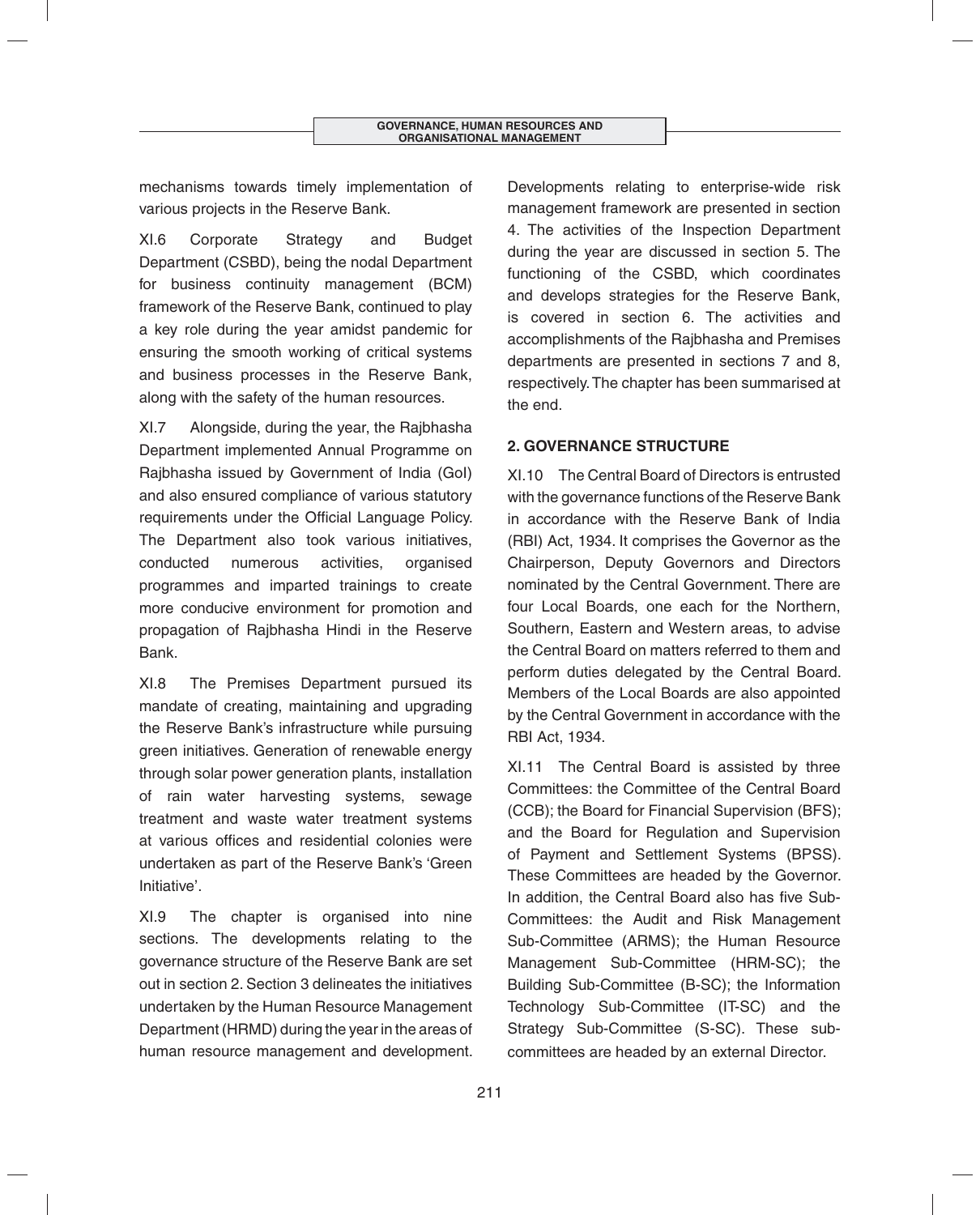## *Meetings of the Central Board and CCB*

XI.12 The Central Board held six meetings<sup>1</sup> during April 2021 to March 31, 2022.

XI.13 The CCB held 46 meetings during April 2021 to March 31, 2022, 34 of which were held as e-meetings and 12 through video conferencing. The CCB attends to the current business of the Reserve Bank, including approval of its Weekly Statements of Affairs.

XI.14 A Standing Committee of the Central Board is functioning *in lieu* of those Local Boards which are unable to function for want of quorum. At present, the Standing Committee is looking after the affairs of the Western, Eastern and Southern Areas. The Standing Committee of the Central Board was reconstituted on March 27, 2021 with two independent Directors as Members. The Standing Committee of the Central Board held two meetings each during April 1, 2021 to March 31, 2022, for Eastern and Southern Areas and three meetings for Western Area. Northern Area Local Board held four meetings during the same period. The details of participation of Directors/Members in meetings of the Central Board, its Committees and Sub-Committees, Local Boards and Standing Committee of the Central Board in *lieu* of Local Board/s are given in Annex Tables XI.1-5.

## *Central Board/Local Boards*

XI.15 The Central Government re-appointed Shri Shaktikanta Das as Governor, Reserve Bank of India for a further period of three years beyond December 10, 2021, or until further orders, whichever is earlier. On reappointment, Shri Das assumed office with effect from December 11. 2021.

XI.16 The Central Government re-appointed Shri Mahesh Kumar Jain as Deputy Governor, Reserve Bank of India for a period of two years with effect from June 22, 2021, or until further orders, whichever is earlier, upon completion of his existing term on June 21, 2021. On reappointment, Shri Jain assumed office on June 22, 2021.

XI.17 The Central Government nominated Shri Sanjay Malhotra, Secretary, Department of Financial Services, Ministry of Finance, Government of India with effect from February 16, 2022 and until further orders *vice* Shri Debasish Panda.

XI.18 The term of Central Board Director Shri N. Chandrasekaran ended on March 3, 2022.

## *Executive Directors*

XI.19 Shri P. Vijaya Kumar, Executive Director superannuated on May 31, 2021 and Dr. Mridul K. Saggar, Executive Director superannuated on April 29, 2022. Shri Ajay Kumar was promoted as Executive Director on August 20, 2021. Shri Ajay Kumar Choudhary and Shri Deepak Kumar were promoted as Executive Directors on January 3, 2022. Dr. Rajiv Ranjan and Dr. Sitikantha Pattanaik were promoted as Executive Directors on May 2, 2022.

# **3. HUMAN RESOURCE DEVELOPMENT INITIATIVES**

XI.20 The Reserve Bank has a wide canvas of operations, requiring diversified skills and a robust set of internal capabilities to fulfill its mandate. The Human Resource Management Department (HRMD) plays the role of an enabler and a facilitator to build and maintain an efficient and motivated workforce in the Reserve Bank.

<sup>&</sup>lt;sup>1</sup> The accounting year for the Reserve Bank was changed to April-March from 2020-21 onwards.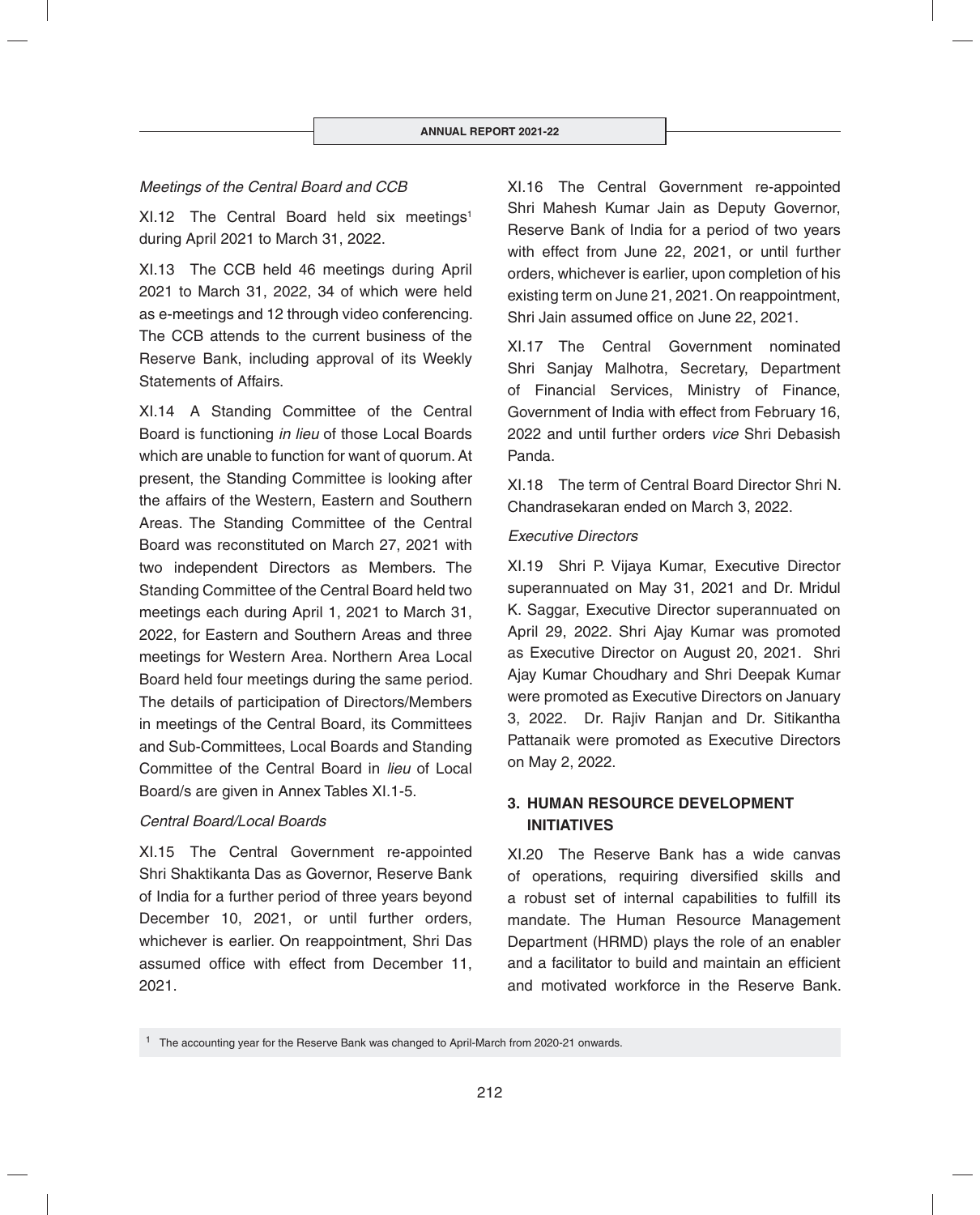During the year, the Department continued its focus on skilling through recruitment and training, including e-learning, and prioritised staff welfare, especially in the backdrop of second wave of pandemic. It also maintained business continuity. Major developments in these and other areas undertaken during the year are highlighted below, along with status of implementation of agenda set for 2021-22 as also agenda for 2022-23.

## **Agenda for 2021-22**

XI.21 Last year, the Department had set out the following goals:

- To develop a pool of domain experts to represent Reserve Bank's (India's) views in international/multi-lateral meetings including having an appropriate succession plan in place for international meetings/conferences to ensure continuity in knowledge of meetings *(Utkarsh)*  [Paragraph XI.22];
- Review and reframe the organisational structure to effectively implement all strategies *(Utkarsh)* [Paragraph XI.23];
- To continue its efforts to lend sharper focus to its training and development related endeavours. A learning management system is envisaged to be introduced in the Reserve Bank, with e-Learning material procured from reputed vendors to facilitate implementation of the concept of blended learning (Paragraph XI.24*)*; and
- To take steps to enhance efficiency of recruitment policies, particularly at officer level, with suitable changes carried out in consultation with the Reserve Bank Services Board (Paragraph XI.25*)*.

## *Implementation Status*

XI.22 A comprehensive database of domain experts who have represented the Reserve

Bank in international meetings/forums has been prepared in coordination with other Central Office Departments (CODs).

XI.23 An Inter-Departmental Committee was set up for reviewing the organisational structure and to suggest suitable changes. The Committee's recommendations are presently being examined.

XI.24 Learning Management System (LMS) has been put in place for RBI Academy. Going forward, this would be replicated bank-wide in partnership with training establishments.

XI.25 In the case of recruitment of officers in Grade 'B' (Direct Recruits), a recruitment calendar was designed to reduce the turnaround time. Further, to broad base the competencies of the pool of candidates recruited, the pattern of examination was modified to include a descriptive component in addition to the objective portion. A psychometric test was also introduced, the observations of which serve as an additional input for assessing the candidates. A panel of external agencies to handle support services in connection with lateral recruitment process has been set up.

## **Major Developments**

## *In-house Training*

XI.26 The Reserve Bank's training infrastructure continued to focus upon upgradation of technical and behavioural skills of employees with a view to enhancing their efficiency and effectiveness. A number of programmes were conducted during the year by the Reserve Bank's training establishments (TEs) and Zonal Training Centres (ZTCs) towards achieving these objectives (Table XI.1).

## *Training at External Institutions*

XI.27 The Reserve Bank enlisted its officers to attend training programmes, seminars and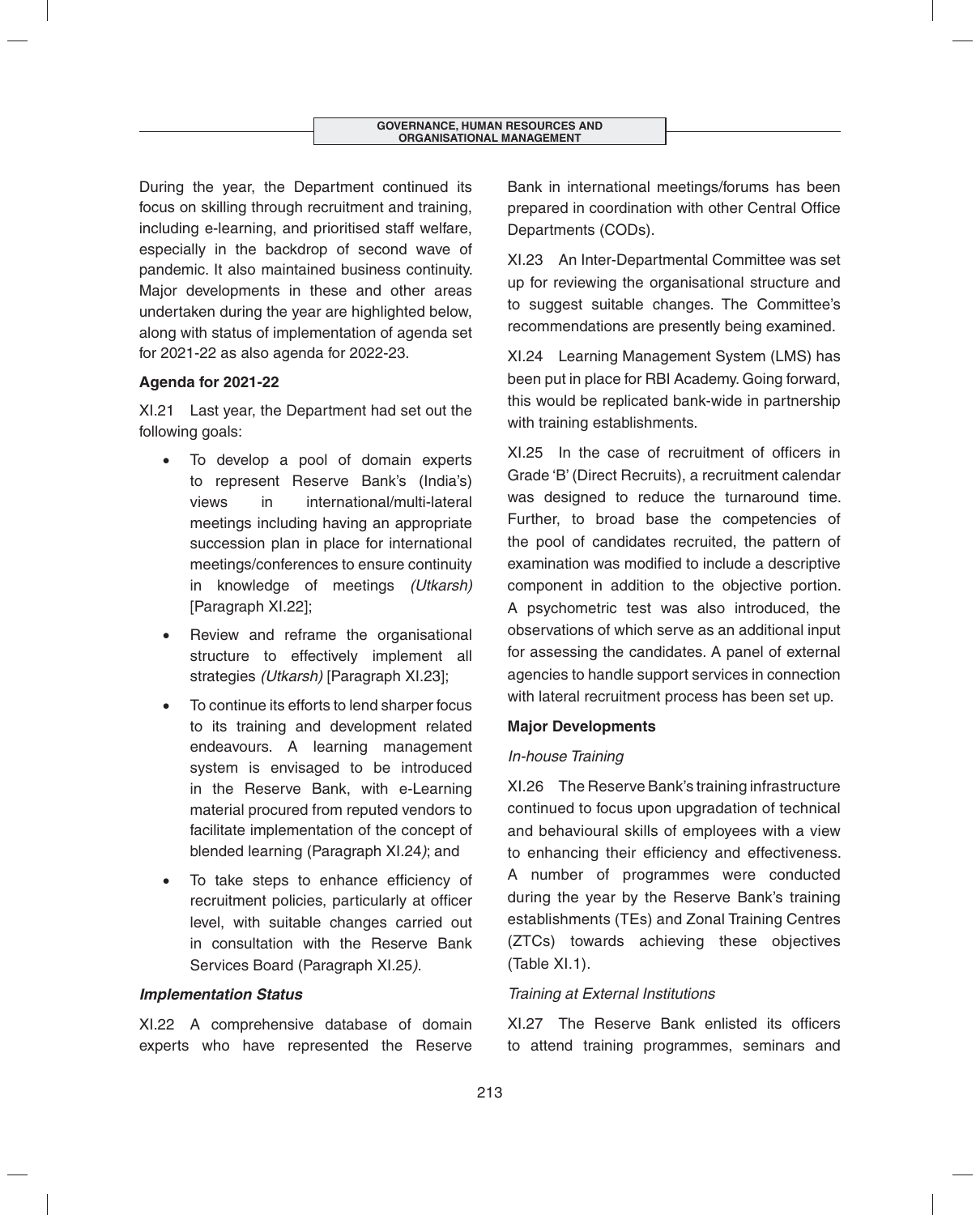| <b>Training Establishment</b> | 2019-20 (July-June)     |                           | 2020-21 (July-March) #  |                           | 2021-22 (April-March)   |                           |
|-------------------------------|-------------------------|---------------------------|-------------------------|---------------------------|-------------------------|---------------------------|
|                               | Number of<br>Programmes | Number of<br>Participants | Number of<br>Programmes | Number of<br>Participants | Number of<br>Programmes | Number of<br>Participants |
|                               | 2                       | 3                         | $\overline{4}$          | 5                         | 6                       | $\overline{7}$            |
| <b>RBI Academy</b>            | 21                      | 476<br>(2)                | 25                      | 840                       | 18                      | 1,185                     |
| CoS##                         |                         | $\overline{\phantom{a}}$  | 3                       | 74                        | 43                      | 1,726                     |
| RBSC, Chennai                 | 110                     | 2,826<br>(85)             | 89                      | 3,629<br>(72)             | 122                     | 4,267<br>(325)            |
| CAB, Pune                     | 126                     | 3,891<br>(37)             | 183                     | 10,308<br>(45)            | 216                     | 13,308<br>(134)           |
| ZTCs (Class I)                | 92                      | 1,667                     | 135                     | 3,682                     | 127                     | 3,140                     |
| ZTCs (Class III)              | 94                      | 2,648                     | 104                     | 4,568                     | 109                     | 3,920                     |
| ZTCs (Class IV)               | 30                      | 604                       | 11                      | 417                       | 23                      | 820                       |

#### **Table XI.1: Programmes Conducted at Reserve Bank's Training Establishments**

RBSC: Reserve Bank Staff College. CAB: College of Agricultural Banking.

: Not applicable.

# : With change in the Reserve Bank's accounting year to April-March from 2020-21 onwards, the first year of Reserve Bank's transition period was of nine months (July 2020 - March 2021).

## : College of Supervisors (CoS) was established on May 22, 2020 in a virtual mode and formally operationalised with a full-time Director *w.e.f.* January 5, 2021. The college is administratively attached to Department of Supervision (DoS), and has a vision of creating a world-class, reputed capacity-building institution, committed to developing knowledgeable, skilled and proactive supervisors, regulators and regulated entity personnel in India and around the world.

Note: Figures in parentheses pertain to foreign participants and/or participants from external institutions, out of the total number of participants. **Source:** RBI.

conferences in India and abroad through online mode in order to tap the expertise available in leading external institutes (Table XI.2). In addition, 295 officers are known to have attended webinars on various contemporary topics offered by foreign institutions.

#### **Table XI.2: Number of Officers Trained in External Training Institutions in India and Abroad**

| Year                     | Trained in India<br>(External Institutions) | Trained<br>Abroad |
|--------------------------|---------------------------------------------|-------------------|
|                          | 2                                           | 3                 |
| 2019 - 20 (July-June)    | 696                                         | 139               |
| 2020 - 21 (July-March)*# | 194                                         | 258               |
| 2021 - 22 (April-March)* | 326                                         | 496               |

*\*:* Online mode.

*#:* Refer to footnote of Table XI.1.

**Source***:* RBI.

#### *Other Initiatives*

#### *Grants and Endowments*

XI.28 As part of its mission to promote research, training and consultancy in the banking and financial sector, the Reserve Bank provided financial support amounting to  $\bar{\tau}$ 16.50 crore to the Indira Gandhi Institute of Development Research  $(IGIDR)$ , Mumbai;  $\overline{55.10}$  crore to the Centre for Advanced Financial Research and Learning (CAFRAL), Mumbai; ₹0.75 crore to London School of Economics (LSE) India Observatory and IG Patel Chair; ₹0.65 crore to the Indian Institute of Bank Management (IIBM), Guwahati and  $\bar{z}$ 0.43 crore to the National Institute of Bank Management (NIBM), Pune.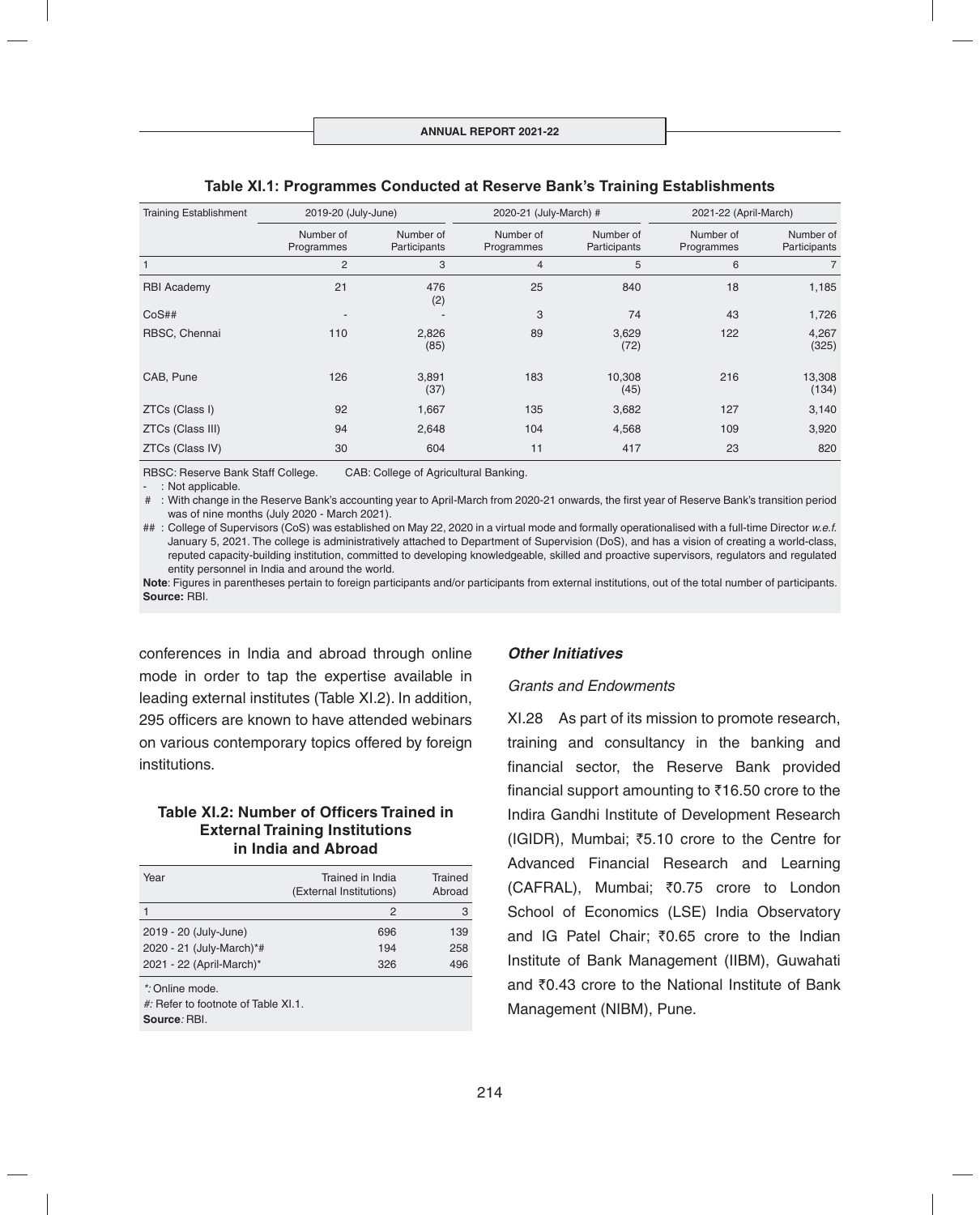#### **Box XI.1 Setting up of Employee Interface and Analytics Division (EIAD)**

Employee Interface and Analytics Division (EIAD) has been set up with the aim of building and establishing effective connect and channels of communication with employees (both working and retired), to provide an efficient interface to employees for better communication, enhanced engagement, and positive employee experience. The broad mandate of EIAD is anchored towards exploring and implementing global best practices and policies in the areas of employee engagement and motivation, HR interface, organisation culture and HR technological solutions. EIAD is also focusing on HR research and data analytics in order to develop a deeper understanding and implement a structured and solution-driven approach concerning matters that are of interest to the Reserve Bank.

#### *Industrial Relations*

XI.29 Industrial relations in the Bank remained cordial during the year. Due to the pandemic, meetings with recognised Associations/ Federations were held through virtual mode on issues related to service conditions of employees. During April 2021 – March 2022, HRMD, Central Office held 21 meetings with central units of the recognised Associations/ Federations, representing officers and workmen employees. Regional Offices (ROs), too, kept their communication channels open with local units of these recognised Associations/Federations. In line with the wage settlement in the banking industry, the wage revision of all employees in the Reserve Bank for the period November 1, 2017 to October 31, 2022 was successfully completed. The Department also carried out a comprehensive employee engagement survey during the year. Responses received are presently being examined.

#### *Interface with Employees*

XI.30 During the year, the Department set up a new Division, Employee Interface and Analytics Given the Reserve Bank's continuous endeavour to build a 'listening-oriented' organisational culture, EIAD has taken up a novel initiative titled, VOICE - Voicing Opinion to Inspire, Contribute, and Excel. The VOICE platform facilitates interaction between HR personnel and employees in an informal environment, while focusing on mutual exploration of career and self-development opportunities through sharing personal success stories.

The initiative intends to provide impetus to the Reserve Bank's vision of 'Building Innovative, Dynamic and Skilled Human Resources' as envisaged under '*Utkarsh* 2022'.

**Source:** RBI.

Division (EIAD), as a part of its efforts to service its internal customers better (Box XI.1).

#### *Recruitments and Staff Strength*

XI.31 During 2021 (January-December), the Reserve Bank recruited a total of 1,448 employees in various cadres (Table XI.3).

XI.32 The total staff strength of the Reserve Bank as at end-December 2021 was 12,856, registering an increase of 4.7 per cent from the position as at end-December of last year (Table XI.4). As at end-March 2022, the staff strength of the Reserve Bank stood at 12,782, comprising 6,556 in Class I, 3,371 in Class III and 2,855 in Class IV.

> **Table XI.3: Recruitments by the Reserve Bank in 2021\***

| Category     | Total |           | of which: |            |            |
|--------------|-------|-----------|-----------|------------|------------|
|              |       | <b>SC</b> | ST        | <b>OBC</b> | <b>EWS</b> |
|              | 2     | 3         | 4         | 5          | 6          |
| Class I      | 440   | 72        | 36        | 113        | 26         |
| Class III    | 875   | 118       | 37        | 354        | 68         |
| Class IV     | 133   | 25        | 16        | 44         | 4          |
| <b>Total</b> | 1,448 | 215       | 89        | 511        | 98         |

\*: January - December. EWS: Economically Weaker Section. **Source**: RBI.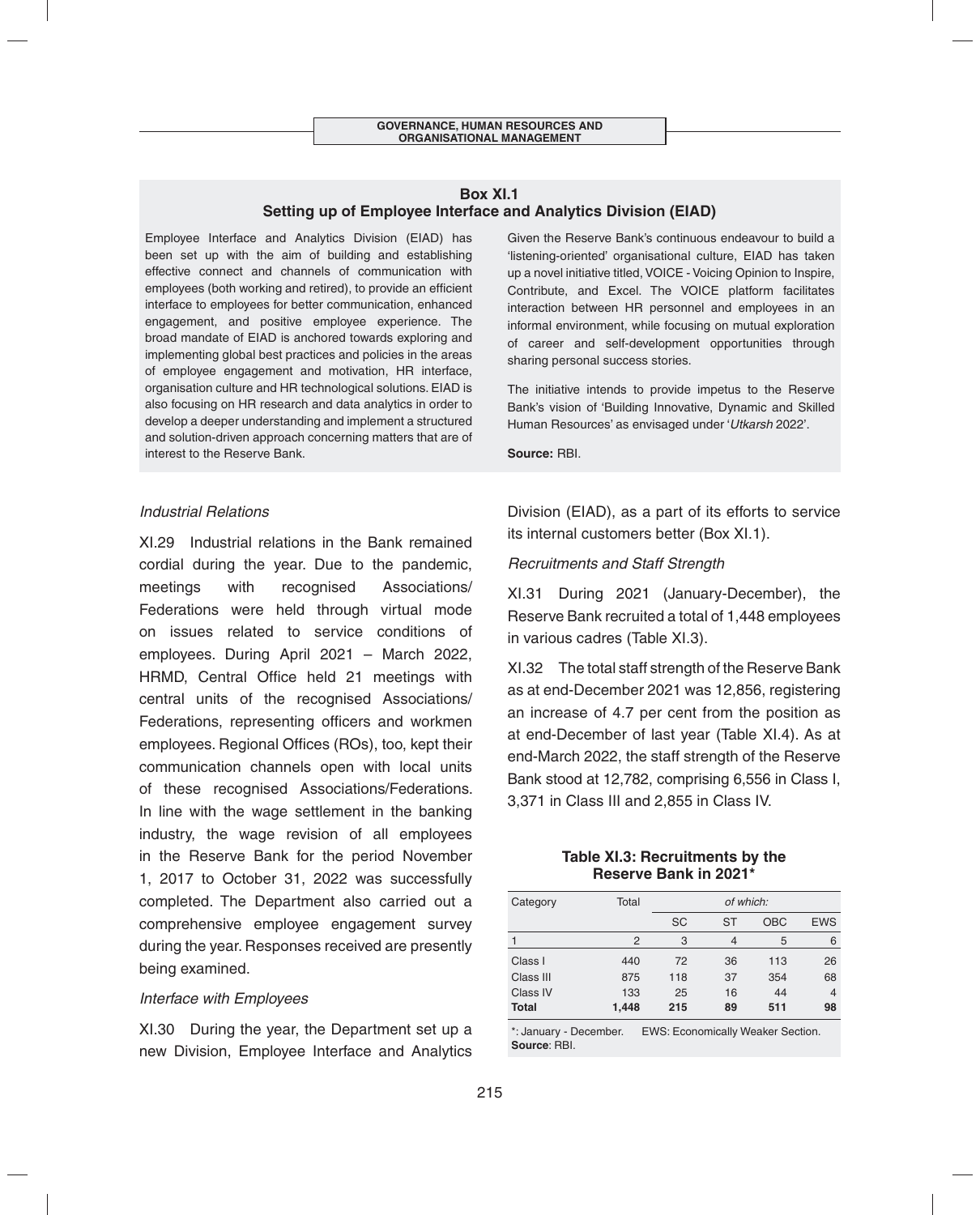| Category     | Category-wise Strength |        |           |       |           | Per cent to Total Strength |            |       |           |           |            |
|--------------|------------------------|--------|-----------|-------|-----------|----------------------------|------------|-------|-----------|-----------|------------|
|              | <b>Total Strength</b>  |        | <b>SC</b> |       | <b>ST</b> |                            | <b>OBC</b> |       | <b>SC</b> | <b>ST</b> | <b>OBC</b> |
|              | 2020                   | 2021   | 2020      | 2021  | 2020      | 2021                       | 2020       | 2021  |           | 2021      |            |
|              | $\overline{2}$         | 3      | 4         | 5     | 6         |                            | 8          | 9     | 10        | 11        | 12         |
| Class I      | 6,121                  | 6,598  | 976       | 1.071 | 413       | 462                        | 1.159      | 1,399 | 16.23     | 7.00      | 21.20      |
| Class III    | 3.051                  | 3,337  | 468       | 489   | 191       | 191                        | 866        | 1.077 | 14.65     | 5.72      | 32.27      |
| Class IV     | 3.104                  | 2,921  | 724       | 648   | 249       | 231                        | 672        | 693   | 22.18     | 7.91      | 23.72      |
| <b>Total</b> | 12.276                 | 12,856 | 2,168     | 2,208 | 853       | 884                        | 2.697      | 3,169 | 17.17     | 6.88      | 24.65      |

#### **Table XI.4: Staff Strength of the Reserve Bank\***

\*: End-December 2020 and 2021.

**Source:** RBI.

XI.33 The total strength of ex-servicemen in the Reserve Bank stood at 1,034 as at end-December 2021, while the total number of differently abled employees stood at 288 (Table XI.5). During January-December 2021, 140 ex-servicemen and 6 persons with benchmark disabilities (PWBD) were recruited in the Reserve Bank.

XI.34 During 2021 (January-December), three meetings between the management and representatives of the All-India Reserve Bank Scheduled Castes (SC)/Scheduled Tribes (ST) and the Buddhist Federation were held to discuss issues pertaining to implementation of the Reserve Bank's reservation policy. Two meetings were also held with the representatives of Other Backward Class (OBC) Association.

# *Prevention of Sexual Harassment of Women at the Workplace*

XI.35 A formal grievance redressal mechanism for prevention of sexual harassment of women at the workplace has been in place since 1998. It was strengthened with the issue of a new comprehensive set of guidelines in 2014-15 in accordance with the Sexual Harassment of Women at Workplace (Prohibition, Prevention and Redressal) Act and Rules, 2013. During April 2021-March 2022, one complaint was received, which was disposed of. Awareness programmes were organised at various ROs as well as at Central Office for sensitising the staff, including the newly recruited employees.

| Table XI.5: Total Strength of Ex-Servicemen and PWBD* |
|-------------------------------------------------------|
|-------------------------------------------------------|

| Category  | Ex-Servicemen | PWBD (Persons with Benchmark Disabilities) |  |                                                                                   |  |  |  |
|-----------|---------------|--------------------------------------------|--|-----------------------------------------------------------------------------------|--|--|--|
|           | (ESM)         | Visually Impaired (VI)                     |  | Hearing Impaired (HI) Orthopedically Handicapped (OH) Intellectual Disabilities** |  |  |  |
|           |               |                                            |  |                                                                                   |  |  |  |
| Class I   | 246           | 42                                         |  | 101                                                                               |  |  |  |
| Class III | 145           | 38                                         |  | 49                                                                                |  |  |  |
| Class IV  | 643           |                                            |  | 37                                                                                |  |  |  |

 $*$ : End-December 2021.  $-$ : Nil.

\*\*: As per Rights of Persons with Disability Act, 2016, intellectual disability is a condition characterised by significant limitation both in intellectual functioning (reasoning, learning and problem solving) and in adaptive behaviour, which covers a range of every day, social and practical skills, including 'specific learning disabilities' and 'autism spectrum disorder'. **Source**: RBI.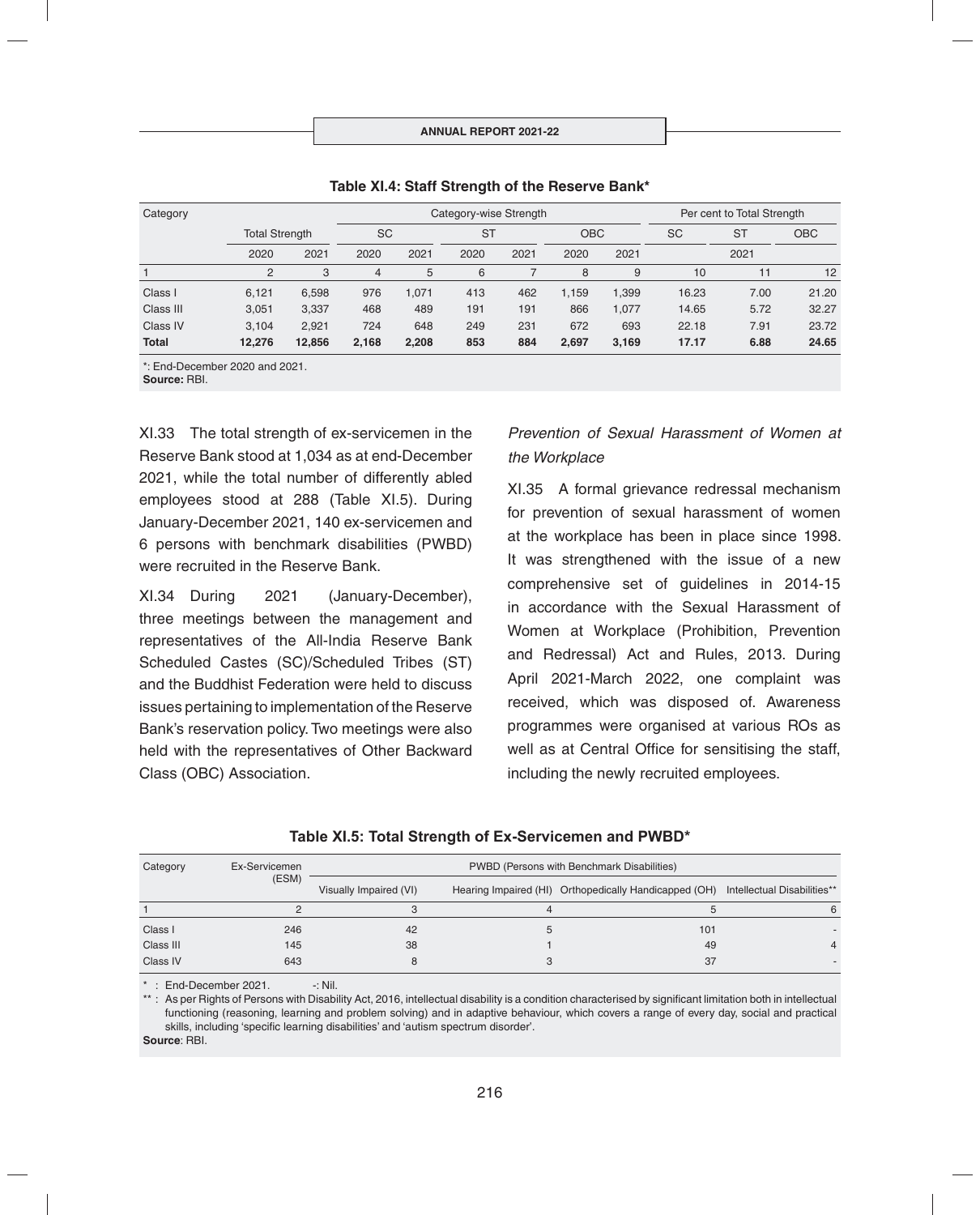# *Right to Information (RTI)*

XI.36 The Reserve Bank received 19,435 requests for information and 1,897 appeals under the RTI Act during April 2021-March 2022. Two training programmes on RTI Act were also conducted by Zonal Training Centres, Kolkata and Chennai during this period.

## *Staff Welfare*

XI.37 A Committee was set up to review the policy and processes regarding allotment of Reserve Bank's accommodation to officers. Recommendations made by the Committee are presently being examined.

## *Response to COVID-19 Pandemic*

XI.38 Initiatives undertaken at the onset of the first wave of the COVID-19 pandemic continued to be followed at the time of the second wave. These included, *inter alia*, operationalisation of work from home to ensure business continuity, making regular payments to the outsourced agency/contractual staff along with payment of minimum wages to the contract workers employed in canteens and officers' lounge; introduction of special ex-gratia package and special compassionate appointment scheme for dependents of deceased employees, among others.

XI.39 Keeping in mind the safety and wellbeing of its employees, the Reserve Bank took the initiative to conduct camps to vaccinate employees, their family members and outsourced staff against COVID-19 at office premises as well as at residential quarters. Vaccination camps were organised in co-ordination with vaccine manufacturing companies, reputed hospitals and local authorities at different centres. As at end-March 2022, 98 per cent of the Reserve Bank's employees were fully vaccinated. The initiative not only ensured staff welfare, but also facilitated reopening of offices of the Reserve Bank. The proportion of staff working from home was regularly assessed in relation to the spread of COVID-19 infections and office reopened in full capacity whenever the high infection rates dropped.

XI.40 A broad strategic framework to deal with a potential third wave was worked out which revolved around the approach of 'Test, Track and Treat' policy at various centres along with operationalisation of work from home to ensure business continuity. Arrangements included setting up of a COVID-19 Response Group to respond to the COVID-related medical and logistical requirements of all employees of Central Office and ROs/Sub-Offices, tie up with hospitals including paediatric hospitals, having dedicated home treatment packages and isolation arrangements at hotels, and reimbursement of cost of reverse transcription - polymerase chain reaction (RT-PCR) tests to employees and their eligible dependents.

## **Agenda for 2022-23**

XI.41 The roadmap for the year would include the following milestones for the Department:

- Ensuring optimum opportunities and upgradation of skills and knowledge of officers who go for international meetings/ conferences/seminars (IMF/BIS/G-20/ SAARC, *etc*.) *[Utkarsh];*
- To devise a policy on 'Working from Anywhere' for building a seamless work environment as part of business continuity planning;
- To review the Reserve Bank's training establishments apart from reviewing and consolidating the various training related schemes;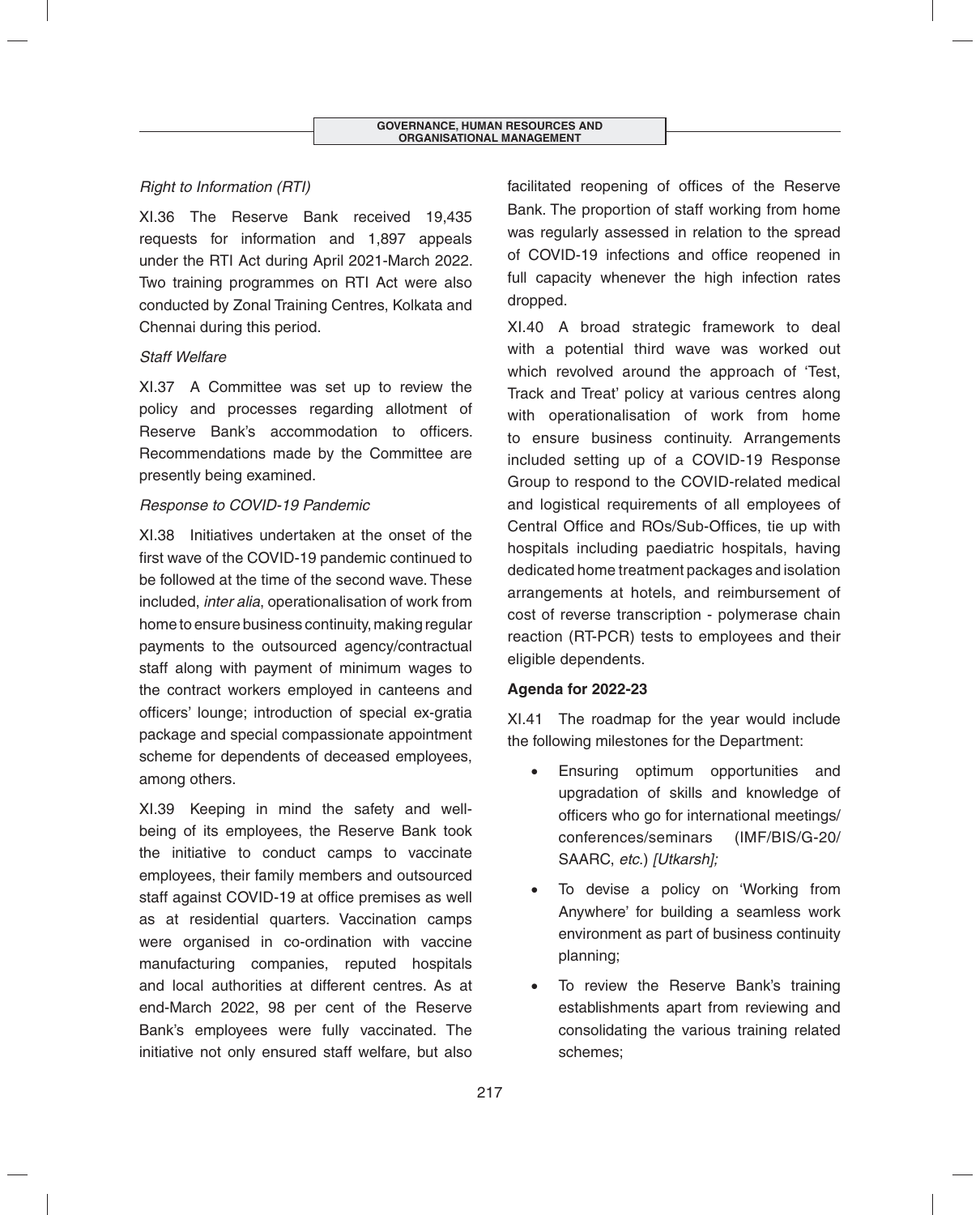- To set up an 'employee assistance programme' on wellness related matters; and
- To develop an 'employee engagement platform' as a single access point to online resources of the Reserve Bank and for strengthening Bank-employee and employee-employee communication.

#### **4. ENTERPRISE-WIDE RISK MANAGEMENT**

XI.42 The Risk Monitoring Department (RMD) is the nodal Department for the formulation and operationalisation of enterprise-wide risk management (ERM) in the Reserve Bank. During the year, the focus of the Department was on improving incident reporting, strengthening risk analysis and risk reporting through formulation of risk tolerance limits (RTLs), insightful risk dashboards and risk indices.

## **Agenda for 2021-22**

XI.43 Last year, the Department had set out the following goals:

- Roll-out of risk tolerance limits (RTLs) for other operational areas (*Utkarsh*) [Paragraph XI.44];
- Quantifi cation of IT and cyber risk (*Utkarsh*) [Paragraph XI.45]; and
- Review of the risk assessment methodology for operational risk (RAM-OR) [Paragraph XI.46].

#### *Implementation Status*

## *Roll-out of RTLs for Other Operational Areas*

XI.44 Roll-out of RTLs has been achieved for all identified operational areas, *viz.*, audit, accounting unit, budget & business continuity, communication, currency management, customer education, human resource, infrastructure management, information technology, legal, payments & settlement, Rajbhasha and supervision.

#### *Quantifi cation of IT and Cyber Risk*

XI.45 A broad set of indicators to provide the maturity ratings for the effectiveness of controls have been deployed at process and technology levels to strengthen the cyber security in the Reserve Bank.

# *Review of the Risk Assessment Methodology for Operational Risk (RAM-OR)*

XI.46 Based on feedback, outcomes, international best practices and taking into account the changing scope of activities in various business areas, the revised RAM-OR is being finalised in consultation with stakeholders and is expected to be completed by September 2022.

#### **Agenda for 2022-23**

XI.47 For the year, the following goals for the Department have been proposed:

- *Harmonisation of Risk-Rating*: Harmonisation of risk-rating as per RAM-OR with the risk assessment under risk based internal audit (RBIA) and creating an institutional feedback loop;
- *Automation of Risk Register Module*: Operationalising the automation of the risk register module in the web-based Integrated Risk Monitoring and Incident Reporting System (IRIS);
- Framework for models used by different departments and outsourcing policy; and
- *Strengthening Application Security* : This shall comprise application profiling at functional and technical level and reviewing and establishing perimeter security (web application firewalls) protection for applications and developing a proper response framework.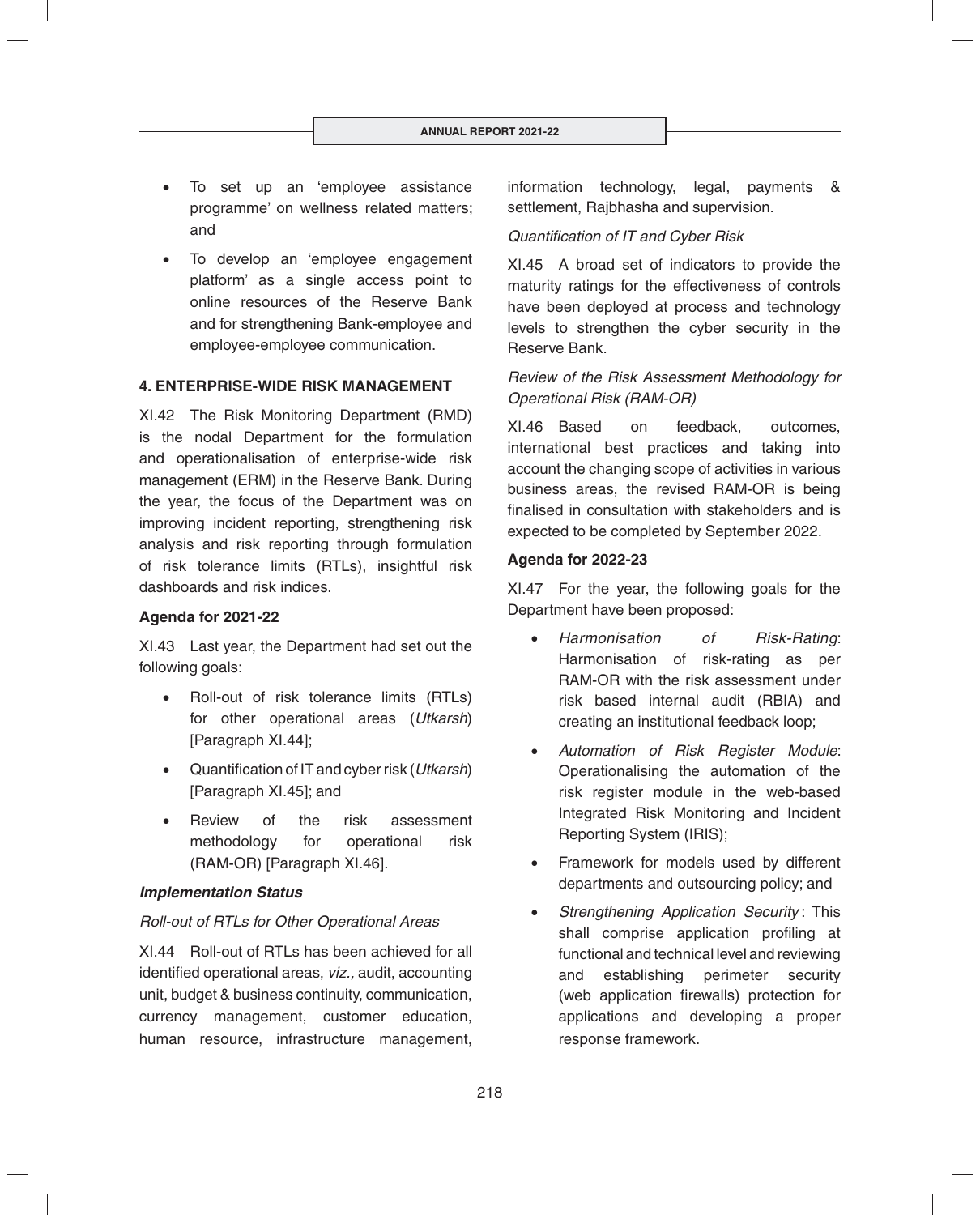## **5. INTERNAL AUDIT/INSPECTION**

XI.48 The Inspection Department of the Reserve Bank examines, evaluates and reports on internal control and governance processes and provides risk assurance to the top management and the Central Board through risk-based internal audit (RBIA) framework. Thus, the Department acts as the third line of defence<sup>2</sup> (viz., assurance) under enterprise-wide risk management (ERM) function in the Reserve Bank while RMD, as second line of defence, monitors and facilitates implementation of effective risk management practices, including reporting of risks to Risk Monitoring Committee (RMC) and Audit and Risk Management Sub-Committee (ARMS) of the Central Board. The Department also oversees the functioning of the concurrent audit (CA) system and control self-assessment audit (CSAA) in the Reserve Bank. The RBIA, CA and CSAA functions are performed through an automated system named audit management and risk monitoring system (AMRMS). The Department acts as secretariat to the Audit and Risk Management Sub-Committee of the Central Board and also to the Executive Directors' Committee (EDC) in overseeing the internal audit function.

## **Agenda for 2021-22**

XI.49 Last year, the Department had set out the following goals:

Implementing full-fledged project audit for all the identified high value IT and non-IT projects of the Reserve Bank to assess effective management of cost, time and deliverables and to ensure that the management of projects are in-sync with the established project objectives (*Utkarsh*) [Paragraph XI.50];

- Endeavouring to achieve full convergence of risk-rating assessed under RBIA with risk-rating assessed as per RAM-OR (*Utkarsh*) [Paragraph XI.51]; and
- Implementing the revised risk rating and scoring methodology across the Reserve Bank from January 2022 after making suitable changes in the AMRMS package and testing it under parallel run mode during the second half of the year 2021 (Paragraph XI.52).

## *Implementation Status*

XI.50 Four project audits (two IT including one on pilot basis and two non-IT) were successfully conducted covering three auditee offices, *viz.*, two CODs and one RO. The primary objective of these exercises was to assess, evaluate and provide an independent, objective assessment regarding execution of the project by evaluating the project plan, nature and extent of responsibilities, authority and accountability of the project management team, use of resources, timely completion and delivery of the project.

XI.51 The targeted convergence of risk ratings assessed under RBIA with those as determined under RAM-OR was satisfactory. There was, however, continuous monitoring and generation of convergence report to keep track of the achievements and for reporting to the top management.

XI.52 The revised risk rating and scoring model, based on core and criticality of operations, would

 $2$  The first line of defence is management control, while the second line of defence involves various risk control, compliance and oversight functions established by the management.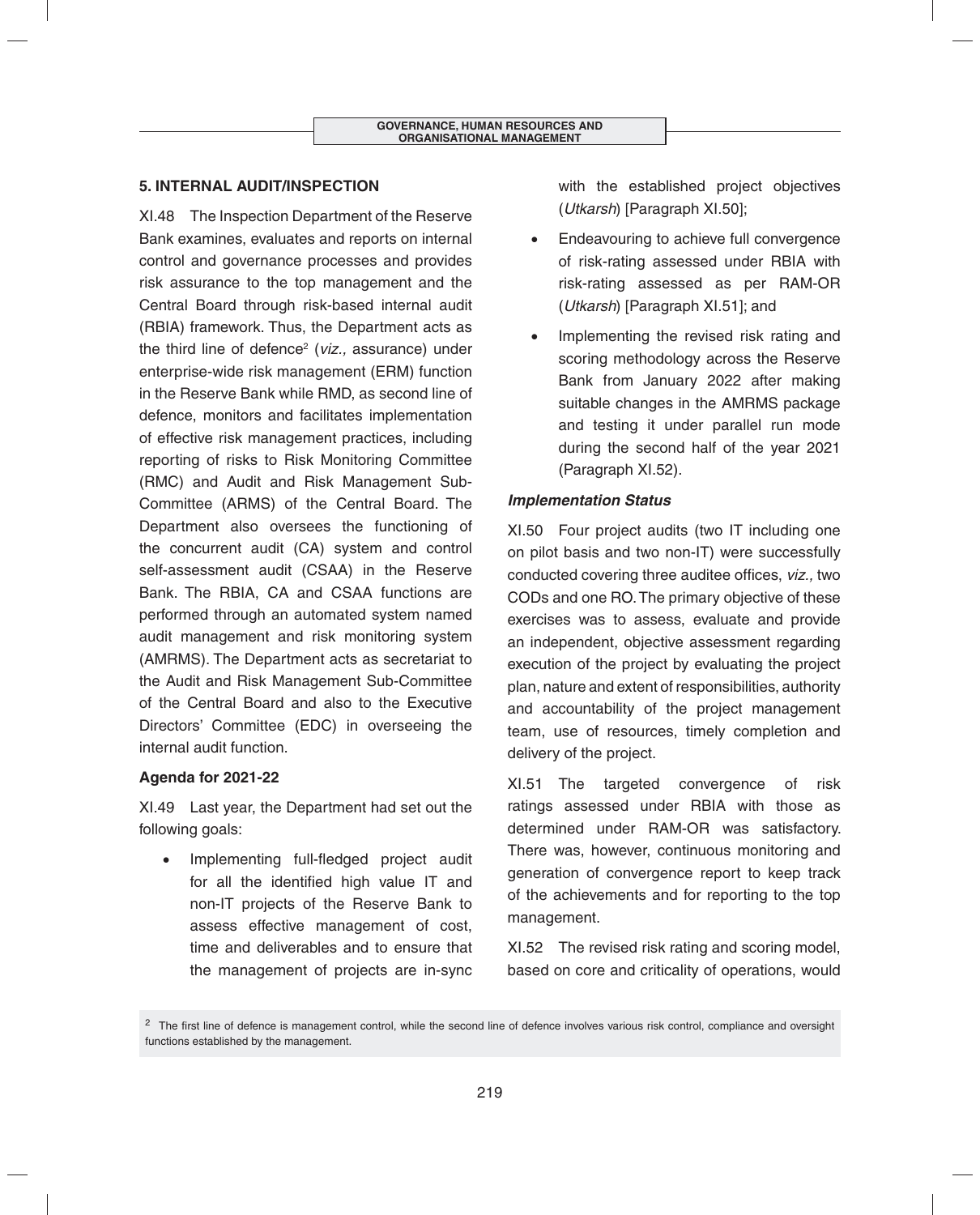be implemented early, as per the recommendations of Internal Working Group (IWG) constituted for relooking the entire gamut of issues of RBIA, making it more risk focused.

#### **Major Developments**

# *Risk-based Internal Audit – Constitution of Internal Working Group (IWG)*

XI.53 For making the RBIA process more risk focused and to have a relook at the entire gamut of issues of RBIA, based on the role, risk, core and critical functions of the CODs/ROs, an Internal Working Group (IWG) was constituted in August 2021 under the Chairmanship of ED-in-Charge of Inspection Department, with select Heads of CODs and Regional Directors of ROs as members. The IWG has met twice during 2021-22 and submitted its final report in January 2022. RBIA processes will be reoriented based on core/criticality of operations as per the recommendations of the IWG.

#### *Other Initiatives*

XI.54 A "Compliance Index", reflecting the overall compliance position of CODs/ROs, based on recommendations of the Internal Group comprising members of select Departments [*viz.,* Risk Monitoring Department (RMD), Department of Government and Bank Account (DGBA), Department of Economic and Policy Research (DEPR), Department of Statistics and Management (DSIM) and Department of Supervision (DoS)] has been developed to assess the overall level of compliance of various audits in a particular auditee office and also to ensure whether the risk ratings, arrived at after completion of the current cycle of RBIA and the position as reflected in the Compliance Index, indicate identical direction of compliance. Going forward, other aspects like budget utilisation variance and additional budget

requisition, and inputs from RMD will be considered while computing the Compliance Index.

XI.55 Automation of control self-assessment audit (CSAA) module in AMRMS has been implemented and necessary training support has been provided. Handbooks of all AMRMS modules were updated and shared with all offices and the systems are scheduled to be upgraded. Automation in AMRMS facilitated improvements in planning and conduct of audit; provided uniformity and standardisation in audit reporting, submission, processing and monitoring of compliances; enabled data analytics and reporting dashboards on key performance indicators (KPIs), documentation and record management, and alerts in an integrated manner. This aided in creating synergy and efficiency among the internal audit operations and also in risk management and risk assurance functions.

XI.56 A Quality Assurance Division (QAD) was created within the Department during the year with the objective of ensuring usage of proper formats, style and language in RBIA inspection reports, quoting latest instructions besides providing assurance that the reports are prepared and presented well.

#### **Agenda for 2022-23**

XI.57 During the year, the Department will focus on the following goals:

- Putting in place, a framework for feedback loop with RMD so as to get near convergent outcomes on the overall operational risks (*Utkarsh*);
- Full development and generation of visual analytics reports for data mining and analysis purpose, and for management information system (MIS) [*Utkarsh*];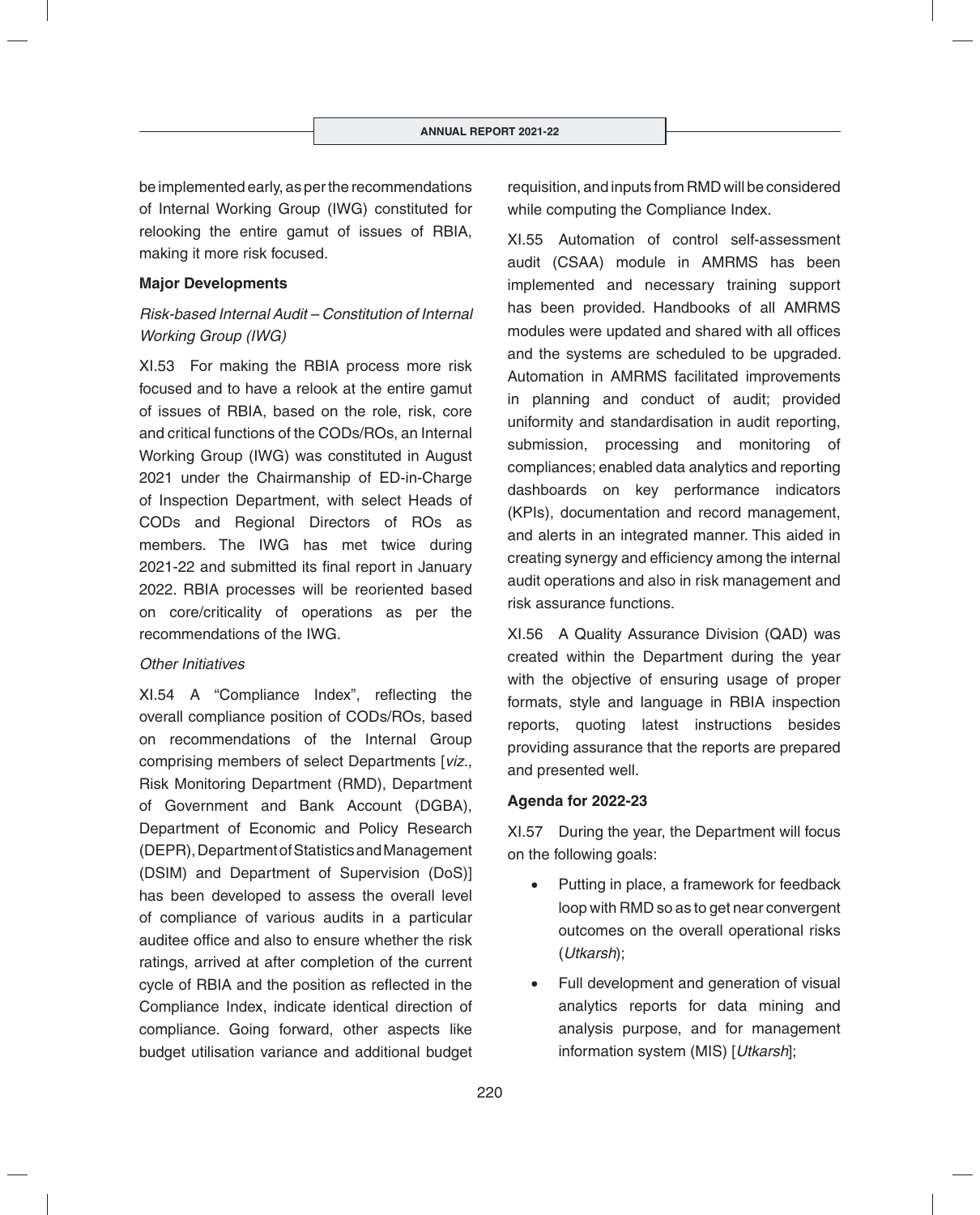- Implementation of revised risk rating and scoring model based on the decisions/ recommendations of IWG;
- Making the RBIA more risk-focused (*Utkarsh*);
- Pursuing specialisation and capacity building as an area of priority (*Utkarsh*);
- Developing a framework for deployment of skilled officers for inspection of specialised areas of departments (*Utkarsh*)*;* and
- Creation of zonal inspectorates (ZIs) in four zones for close monitoring of quality of compliance by auditee offices with independent reporting to Inspection Department (*Utkarsh*).

# **6. CORPORATE STRATEGY AND BUDGET MANAGEMENT**

XI.58 The Corporate Strategy and Budget Department (CSBD) coordinates and formulates the Reserve Bank's strategies, prepares its annual budget and monitors its expenditure with a view to ensuring budgetary discipline. The Department also formulates and executes the Reserve Bank's business continuity plan (BCP) for its critical operations and acts as the nodal Department for external institutions funded by the Reserve Bank.

XI.59 CSBD, being the nodal Department for business continuity management (BCM) framework of the Reserve Bank, continued to play a key role during the year in ensuring the smooth working of critical systems and business processes in the Reserve Bank from a secured, quarantine environment (bio bubble arrangements) through the pandemic with a view to ensuring that critical activities function with zero downtime and with full efficacy.

XI.60 Amidst the second wave of the pandemic in March 2021, the Crisis Management Team (CMT) met during the year to facilitate smooth functioning of the time-sensitive critical activities (TSCAs) while ensuring the safety of the Reserve Bank's human resources. As the pandemic situation improved, the CMT decided to gradually wind up the bio-bubble arrangements with an alternate plan in place for the future. With the onset of the third wave, however, bio-bubble arrangements were put back in place and dismantled only after the ebbing of the pandemic wave.

XI.61 As part of the oversight of External Funded Institutions (EFIs), the Department continued to reinforce their governance by facilitating meetings of their Governing Boards and subcommittees. During the year, appointments were made to the vacant positions of Director in the National Institute of Bank Management (NIBM), the Centre for Advanced Financial Research and Learning (CAFRAL) and the Indian Institute of Bank Management (IIBM) in a transparent and fair manner. A Memorandum of Understanding (MoU) was executed between the Reserve Bank and CAFRAL to ensure that CAFRAL moves in the direction of financial self-sufficiency in the longrun. Also, the Memorandum of Association (MoA) and Rules and Regulations of the Indira Gandhi Institute of Development and Research (IGIDR) were revised in accordance with the statutory provisions.

XI.62 Understanding the need for efficient settlement of provident fund balances, especially in times of distress, the Reserve Bank introduced successive nomination facility for the members of the Reserve Bank of India Employees Provident Fund (RBIEPF), wherein members can make up to three successive nominations.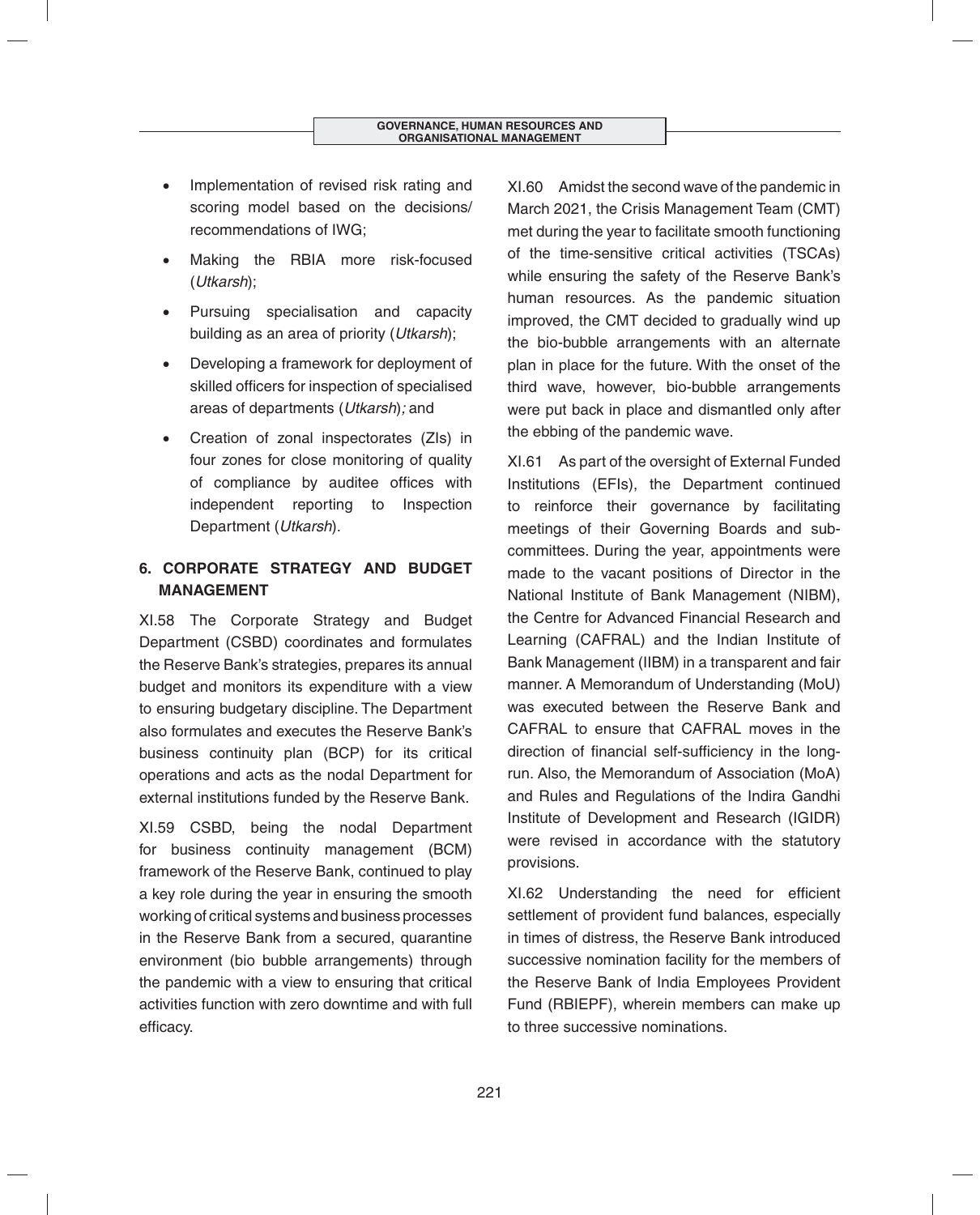# **Agenda for 2021-22**

XI.63 For 2021-22, the Department had set out the following goals:

- Operationalising '*Utkarsh*' dashboard with an inbuilt early warning system for potential non-achievement of strategic goals/milestones (Paragraph XI. 64);
- Conducting a mid-term review of the strategy framework *'Utkarsh* 2022*'* by the Strategy Sub-Committee (Paragraph XI. 65);
- Putting in place a BCM framework for pandemic (Paragraph XI. 66); and
- Rationalising additional budget sanction and automating the process (Paragraph XI. 67).

#### *Implementation Status*

XI.64 The work on implementation of *'Utkarsh'* dashboard was delayed due to the disruptions induced by COVID-19. The *'Utkarsh'* dashboard application is in an advanced stage of development and is expected to be launched by mid-June 2022.

XI.65 As part of the mid-term review, a peer review of the milestones under '*Utkarsh* 2022' was carried out. As at end-March 2022, 254 out of 352 milestones have been implemented, with around 9 months left for the goal implementation (December 31, 2022).

XI.66 In pursuance of the goals set for the year, a survey on ensuring business continuity during the pandemic was undertaken and inputs were obtained from the business units (BUs) to put in place a stronger BCM framework for the pandemic, which may be finalised by June 2022.

XI.67 Steps were initiated for development of a new Systems Applications and Products (SAP)3 based budget module for fully automated budget administration with multi-dimensional MIS facility. The module is expected to be rolled out in 2022-23.

#### **Agenda for 2022-23**

XI.68 The Department's agenda for the year includes the following:

- Introducing a framework for rating budgeting units for promoting efficient and effective budget management *(Utkarsh);*
- Preparing, finalising and launching '*Utkarsh* 2.0' the Strategy Framework for the period 2023-25;
- Streamlining operations in the 'Unclaimed PF accounts'; and
- Review of Reserve Bank of India Expenditure Rules.

## **7. RAJBHASHA**

XI.69 The Rajbhasha Department serves as the nodal department to promote the usage of Hindi for ensuring compliance to the statutory provisions of the Official Language Act, 1963; Rajbhasha Rules, 1976; the orders of the President of India and instructions from the Government Departments. This involves various aspects of Official Language Implementation Committee (OLIC) of the Reserve Bank, Hindi training inspections, Hindi correspondence, mandatory expenses involved on the purchase of Hindi books and Hindi advertisements, and other requirements of bilingualisation. During the year, the Department has fulfilled the assurances given to the Hon'ble

 $3\,$  A data processing software commonly used for enterprise resource planning (ERP).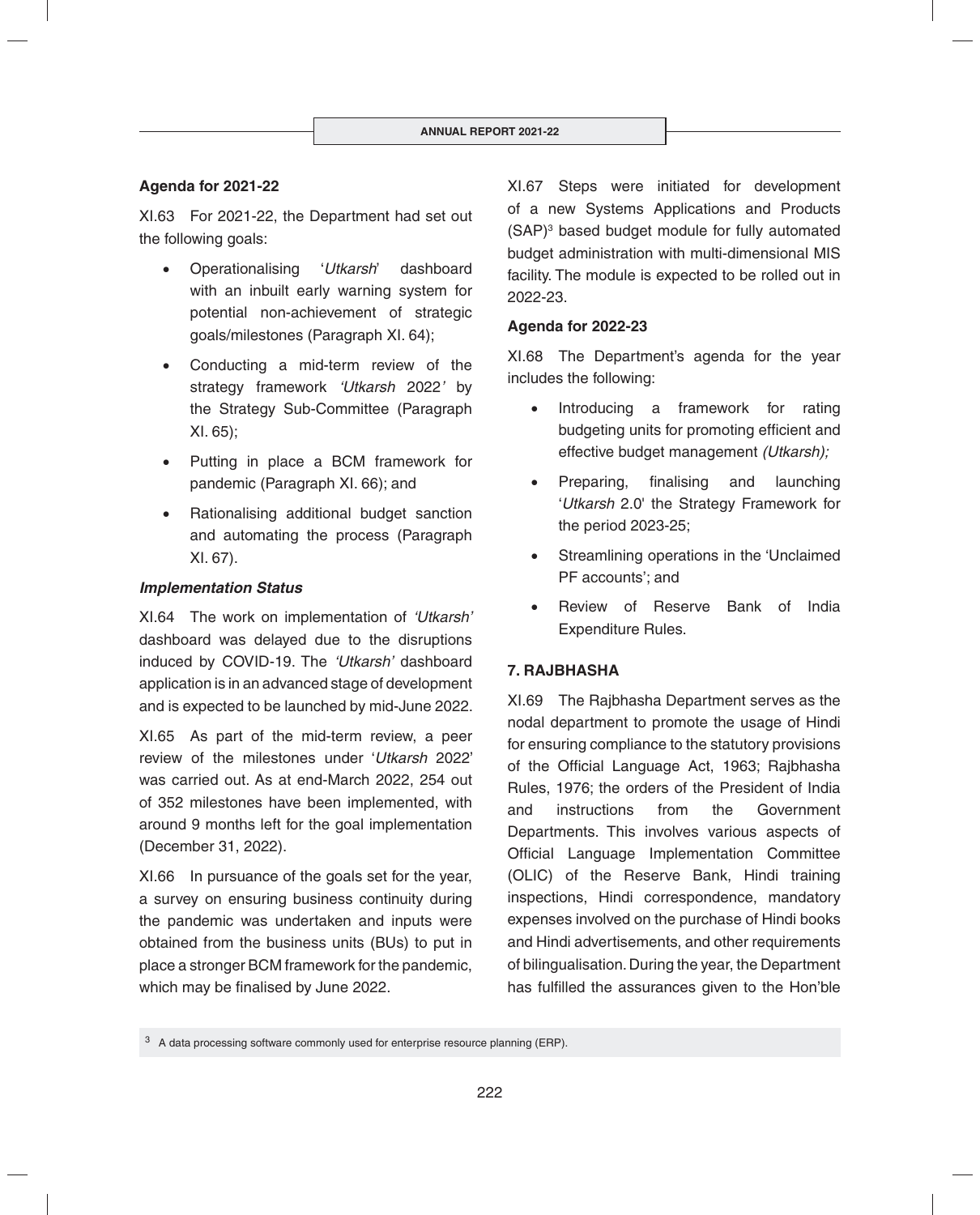Committee of Parliament on Official Language and has achieved the goals under the Annual Programme 2021-22 regarding use of Hindi laid down by the Central Government. Also, notwithstanding the practical constraints imposed by the pandemic, the Department organised lectures, training, workshops, Hindi Day functions and allied Hindi competitions for the staff to promote the use of Hindi. Through all these measures and other initiatives such as showcasing the "12ÿ" 4 framework and strategy as envisaged in the "Annual Programme 2021-22" regarding the use of Hindi issued by the Department of Official Language, Government of India (GoI) and those reflecting the spirit of *"Azadi Ka Amrit Mahotsav" 5 ,*  Rajbhasha Department spearheaded its mission and vision for promoting the use of Hindi in the day-to-day work and functions of the Reserve Bank.

# **Agenda for 2021-22**

XI.70 Last Year, the Department had set out the following goals:

- To publish a booklet on 'Rajbhasha Policy: An Introduction' and disseminate it to increase awareness among staff members (Paragraph XI.71);
- To prepare Annual Work Plan for implementation of Official Language Policy in accordance with the annual programme and other instructions issued by the Government of India and circulate it

as a ready reckoner to all the ROs/CODs (Paragraph XI.72);

- To organise programmes on Rajbhasha Policy for the senior officers of the Reserve Bank (Paragraph XI.73);
- To impart training to Rajbhasha officers on Rajbhasha inspection to increase the efficacy of Rajbhasha inspections (Paragraph XI.73);
- To organise region-wise review meeting for all the three linguistic regions (*i.e.,* A, B and C) with the Raibhasha officers posted in the respective ROs/CODs to strengthen the monitoring system regarding use of Hindi (Paragraph XI.74);
- To monitor application softwares and materials uploaded on the Reserve Bank's website/EKP to ensure their bilingualisation (Paragraph XI.75); and
- To strengthen the translation system by arranging training programmes on translation for Rajbhasha officers; and also organising meetings of Translation Review Committee at regular intervals (Paragraph XI.75).

## *Implementation Status*

XI.71 The booklet, 'Rajbhasha Policy: An Introduction', comprising the policies and mandatory provisions related to Official Language, which would serve as a handy and one-point ready

<sup>4 12</sup>ÿ covers 12 Pillars, *viz., Prerna* (inspiration and motivation), *Protsahan* (encouragement), *Prem* (love and affection), Prize (rewards), *Prashikshan* (training), *Prayog* (usage), *Prachar* (advocacy), *Prasar* (transmission), *Prabandhan* (administration and management), Promotion, *Pratibaddhta* (commitment) and *Prayas* (efforts), under "Annual Programme for transacting the official work of the Union in Hindi" released by the Department of Official Language, Ministry of Home Affairs, GoI.

<sup>5</sup>*Azadi Ka Amrit Mahotsav* is an initiative of the Government of India to celebrate and commemorate 75 years of progressive India and the glorious history of its people, culture and achievements. It commenced on March 12, 2021 starting a 75-week countdown to the 75<sup>th</sup> anniversary of Independence and will end on August 15, 2023.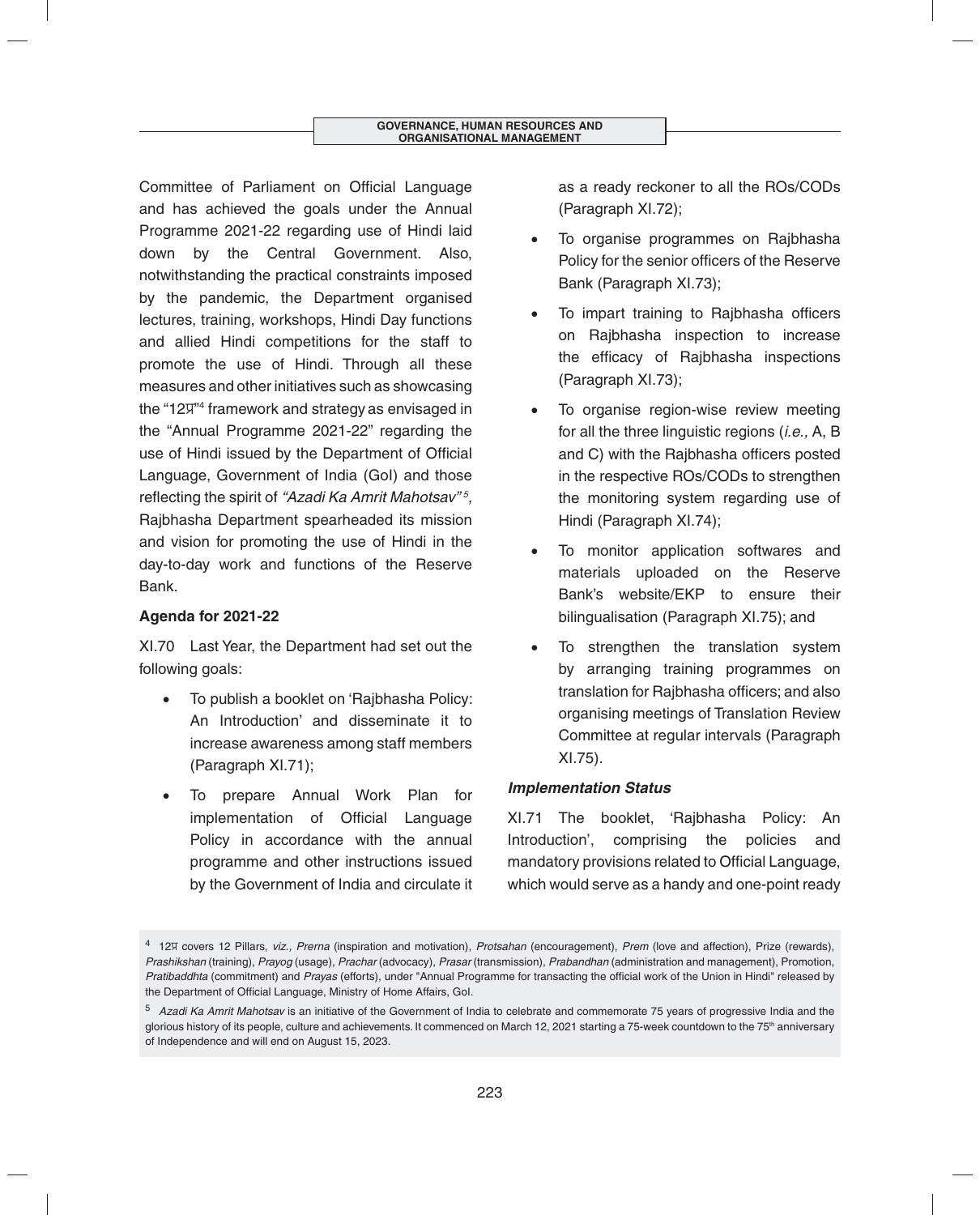reference for the staff in their official routine work, was released on March 21, 2022.

XI.72 Keeping in mind all the directives and implementation targets given in the Annual Programme 2021-22 for transacting the Rajbhasha-related official work issued by Government of India, an elaborate 'Annual Work Plan 2021-22' regarding use of Hindi has been prepared. This target based comprehensive work plan was published on April 2, 2021 and implemented in the Reserve Bank.

XI.73 The programme on Rajbhasha policy for senior officers was organised on February 15, 2022, where 37 officers participated.

XI.74 In order to strengthen the monitoring system regarding use of Hindi, review meetings with the Rajbhasha officers posted in region 'A', was organised on June 29, 2021, and that for regions 'B' and 'C' were organised on December 29 and 30, 2021, respectively.

XI.75 The Reserve Bank's website is regularly monitored to ensure bilingualisation and compliance with the Rajbhasha policy. Three training programmes on translation, two at Reserve Bank Staff College (RBSC), Chennai and one by Central Translation Bureau, New Delhi were conducted during the year, in which 53 Rajbhasha officers were trained. Also, the Department regularly organised the meetings of the Translation Review Committee on a quarterly basis.

## **Major Developments**

XI.76 A scheme for e-magazines in Hindi was launched last year to encourage and reward 'Hindi in-house e-magazines' *('Hindi e-Grih Patrikayen'),* published by ROs located in the linguistic regions, *viz.,* 'A', 'B' and 'C', for the promotion of original creative writing in Hindi in the Reserve Bank. Under this scheme, results for the year 2020-21 were published on November 24, 2021. Also, on the occasion of Hindi Diwas 2021, *i.e.,* September 14, 2021; various Hindi competitions were conducted for the staff members to promote the use of Hindi by organising Hindi week/fortnight/ month by all CODs/ROs.

## *Training*

XI.77 In pursuance of the Reserve Bank's vision statement "*Utkarsh* 2022" to enhance the skillset of human resources for current and emerging challenges, one batch of Rajbhasha officers was imparted training on general banking by ZTC, Kolkata during January 3-5, 2022.

## *Publications*

XI.78 The statutory publications of the Reserve Bank, *viz.,* Annual Report, Report on Trend and Progress of Banking in India, Monetary Policy Report and other publications like the Financial Stability Report, Weekly Statistical Supplement and monthly Reserve Bank of India Bulletins were published in bilingual form and are available on the Reserve Bank's website. Apart from the half-yearly e-magazine, *Rajbhasha Samachar,* covering the progressive use of Hindi in the Reserve Bank, the half-yearly Hindi journal *'Banking Chintan Anuchintan'*, covering banking and finance related topics, was published by the Department.

# *Integrated Rajbhasha Reporting System*

XI.79 Integrated Rajbhasha Reporting System (IRRS), a software application was developed by the Department to fulfil the reporting requirements of the Rajbhasha policy, which is currently being used by CODs/ROs/TEs of the Reserve Bank for the online submission of Rajbhasha related reports. The application also provides a review of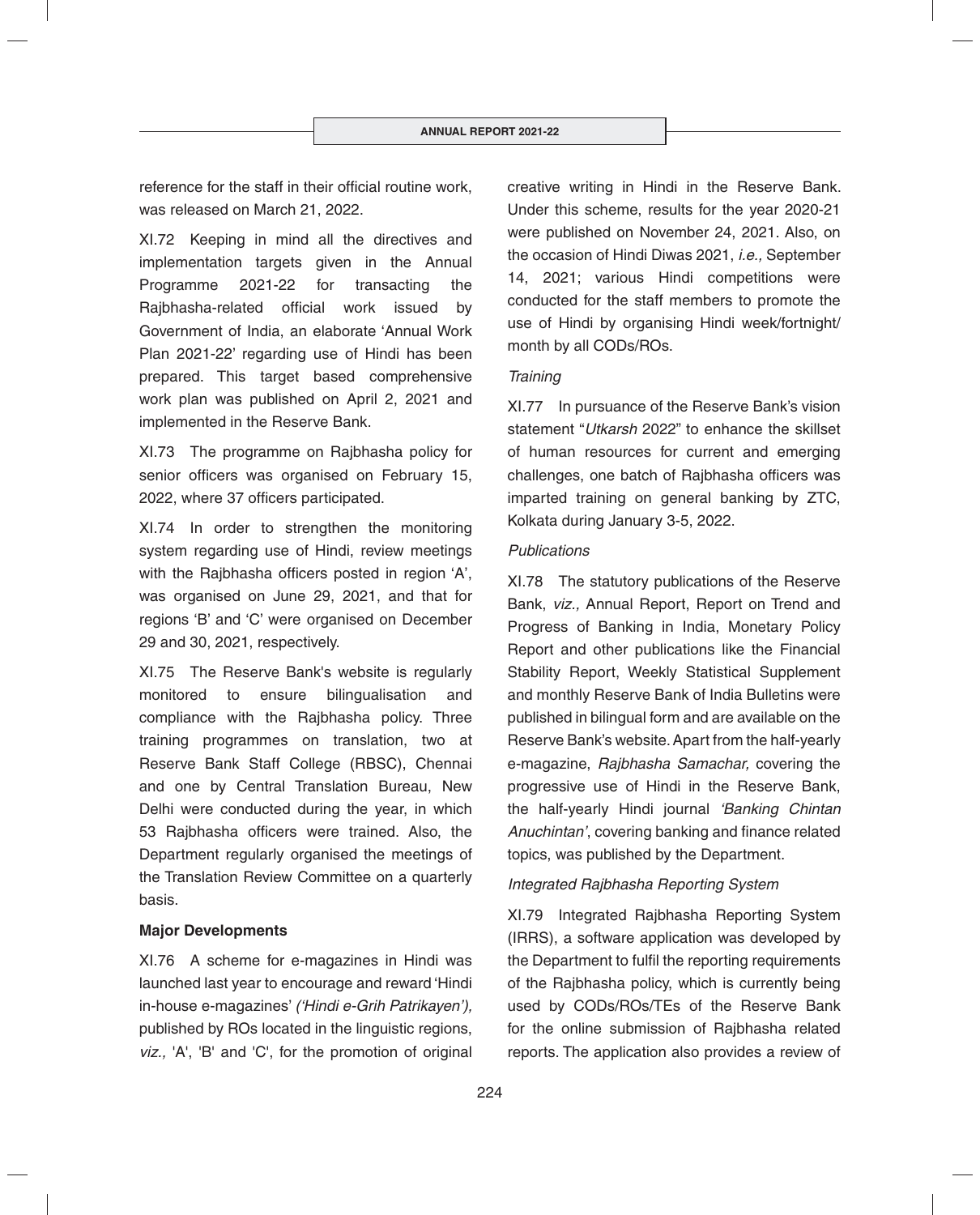the implementation status of various Rajbhasha policies at ROs and CODs.

# **Agenda for 2022-23**

XI.80 During the year, the Department plans to focus on the following goals:

- Publication of new edition of Banking Glossary by December 2023 *(Utkarsh)*;
- Preparation of Annual Work Plan of the Reserve Bank for the implementation of Official Language Policy in accordance with the Annual Programme and other instructions issued by GoI;
- To organise region-wise review meetings with the Rajbhasha officers to assess the effectiveness of implementation regarding the use of Hindi; and
- To organise training programmes for Rajbhasha officers to upgrade their translation skills.

# **8. PREMISES DEPARTMENT**

XI.81 The vision of the Premises Department is to provide 'best in class' and environment-friendly physical infrastructure by integrating architectural excellence and aesthetic appeal with green ratings in the Reserve Bank's premises, while ensuring the highest level of cleanliness.

# **Agenda for 2021-22**

XI.82 Last year, the Department had set out the following goals:

 Achieve and improve upon the targets set under *Utkarsh* for January 2022 (Paragraph XI.83);

- Takeover residential projects at Chennai (Anna Nagar) and Delhi (Hauz Khas) which are nearing completion (Paragraph XI.84);
- Commence construction of office premises at *Naya* Raipur, residential projects at Dehradun and Jammu and residentialcum-ZTC project at Mumbai (Kharghar) [Paragraph XI.84];
- Construct boundary walls at Shillong and Ranchi Office plots (Paragraph XI.84);
- Shift from User Acceptance Test (UAT) to production environment for implementation of enterprise project management software for monitoring major projects' plots (Paragraph XI.85);
- Implement GREEN data platform for online consolidation and analysis of *Utkarsh* data and information on other green initiatives and energy/water audit received from the ROs' plots (Paragraph XI.85); and
- Continue with green initiatives (Paragraph XI.86).

# *Implementation Status*

XI.83 In 2021-22, developments were inspired by the vision, as the Department endeavoured to fulfill the goals set out in these areas. Several of the goals set under *Utkarsh* have been surpassed by the Department. As against the goal for obtaining relevant green rating from GRIHA/IGBC<sup>6</sup> for at least two existing office buildings and seven existing residential buildings by January 2022, green rating from IGBC has been received for

<sup>&</sup>lt;sup>6</sup> Green Rating for Integrated Habitat Assessment (GRIHA)/Indian Green Building Council (IGBC).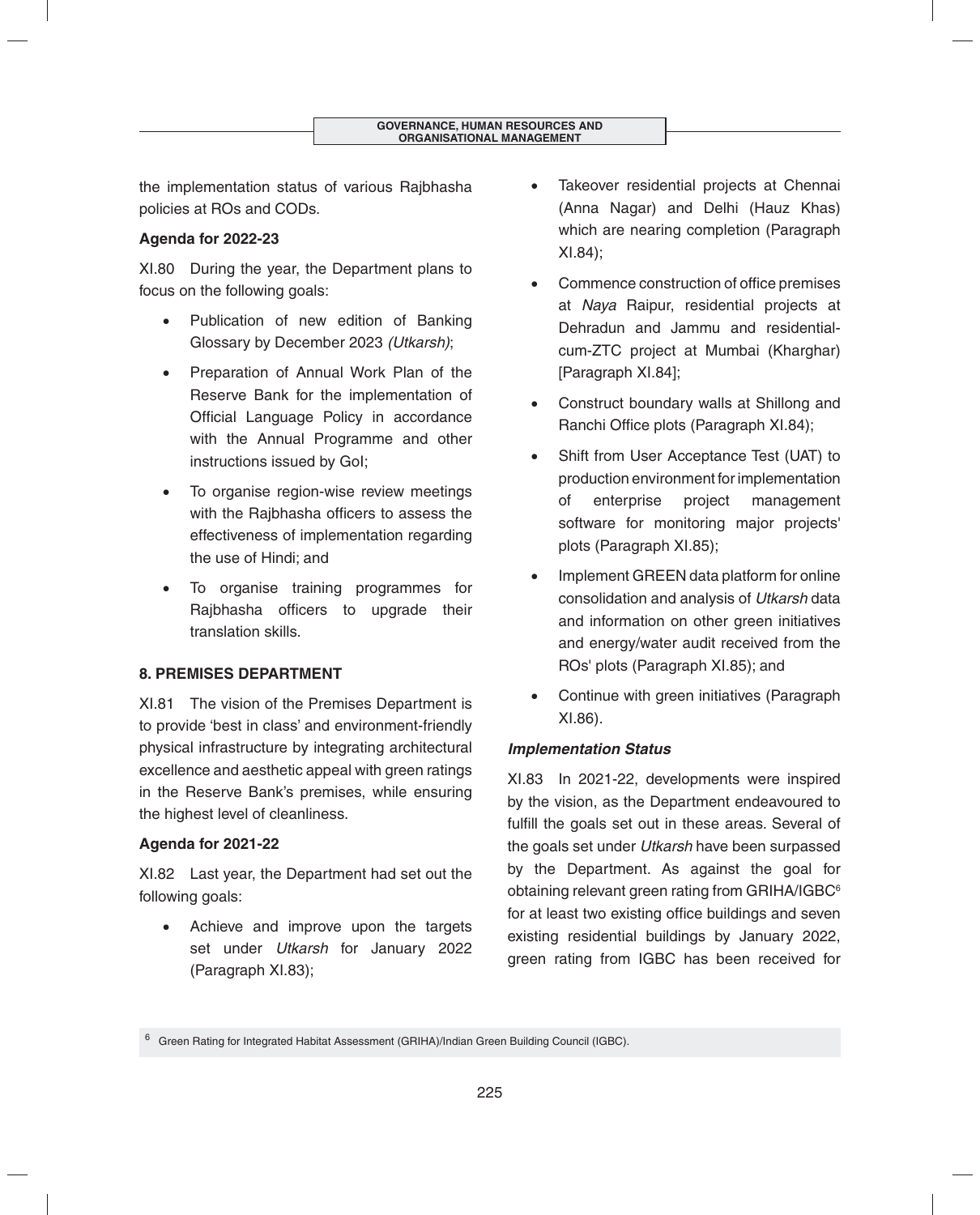total of three office buildings and eight residential buildings during January 2021 to January 2022. Further, as against the target of achieving 4.5 per cent of base year (year ended June 2018) power consumption from renewable sources by all Reserve Bank's premises, aggregate energy generation from renewable sources was at 5.5 per cent till January 2022. Reserve Bank achieved energy saving of 22.7 per cent as against the target of 3.5 per cent by January 2022 over the annual consumption in the base year ended June 2018. Water conservation/savings stood at 24.0 per cent in January 2022 (y-o-y) over the consumption in the base year ended June 2018 as against the target of 7.5 per cent. The increase in energy savings and conservation of water was also due to the restricted office working hours on account of localised and region-specific containment measures induced by second wave of COVID-19.

XI.84 Construction of residential project at Chennai (Anna Nagar) is completed, and occupation certificate for four residential towers of project at Delhi (Hauz Khas) have been received and of these, possession of two towers has been taken up for allotment. The permission for construction has been obtained from local authorities for the residential-cum-ZTC project at Mumbai (Kharghar). Construction work has commenced for Raipur office building and work has been awarded for construction at Ranchi and Shillong office plots. Work on Dehradun residential project will be starting in 2022-23 as groundwork, including planning, is mostly done. Progress of certain projects was hampered due to restrictions induced by the second wave of the COVID-19 pandemic.

XI.85 Implementation of Enterprise Project Management software as well as the GREEN (Generation of Renewable Energy, Energy Conservation and *Neer* Conservation) platform is operating in production environment mode and training of end-users has been conducted. The ecosystem is expected to stabilise by end of September 2022.

XI.86 As part of GREEN initiatives (other than targeted under *Utkarsh*), the Reserve Bank has been generating renewable energy through solar power plants installed at various offices and residential colonies. During April 2021-March 2022, solar power plants have been installed at 2 office and 7 residential premises. Consequently, 28 office premises and 51 residential premises had such solar power plants by end of March 2022, with solar power generation capacity enhanced from 2,504 kWp (kilowatts Peak) [March 2021] to 3150 kWp (March 2022). Rainwater harvesting systems have been installed at 20 offices and 47 residential buildings and sewage treatment plants at 4 offices and 12 residential buildings for conservation and efficient management of water resources. Organic waste converters have also been installed at 14 offices and 52 residential premises.

#### **Major Developments**

#### *Construction Activities*

XI.87 The structure of the institutional building for Centre for Advanced Financial Research and Learning (CAFRAL) at Mumbai has been completed. The remaining structural work (mechanical, electrical and plumbing) and finishing works are in progress.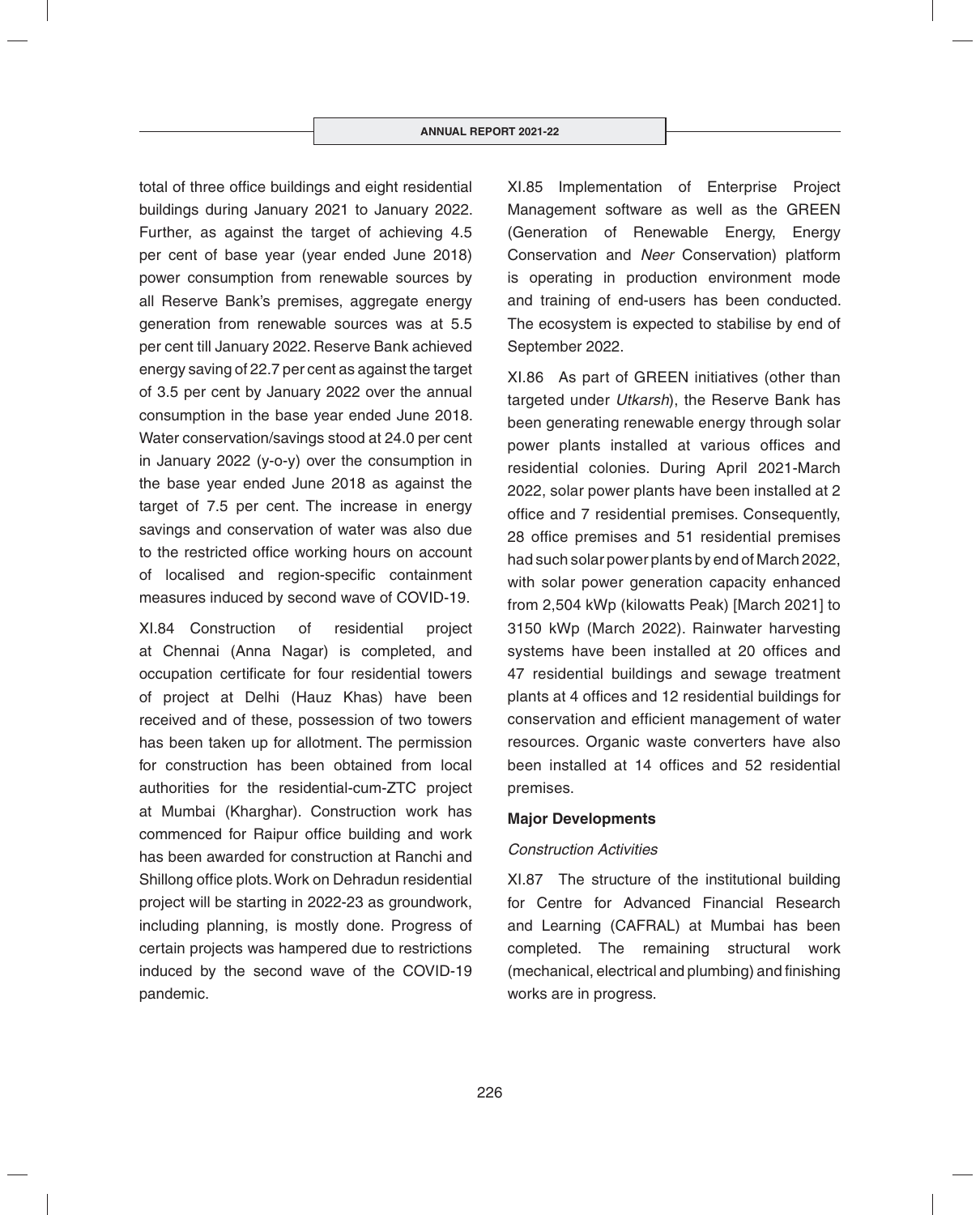# *Other Initiatives*

XL88 Land for construction of Greenfield Data Centre for the Reserve Bank has been acquired in Bhubaneswar. In Mumbai, additional office premises were taken on lease.

XI.89 Adoption of the RFID (Radio Frequency Identification) Technology for tagging and reconciliation of fixed assets has been completed by all ROs. As at end-March 2022, 22 CODs have also completed RFID tagging and reconciliation.

XI.90 During the year, 679 e-tenders were floated by CODs, ROs and TEs. Presently tenders beyond ₹5 lakh are being invited through e-tendering, using the MSTC portal.

# **Agenda for 2022-23**

XI.91 For the year 2022-23, the Department has set the following goals:

- Achieve the targets set under *Utkarsh* 2022;
- Complete construction of CAFRAL and Dehradun Office Projects;
- Complete construction of boundary wall at Ranchi and Shillong office plots;
- Commence construction of residential premises at Dehradun;
- Execute MoU with Central Public Works Department (CPWD) and take up the enabling works for starting the office building project at Panaji;
- Complete execution of MoU with CPWD and enabling works for residential

premises at Chakala, Malad Phase I and Tapovan in Mumbai;

- Take forward construction of office premises at *Naya* Raipur and residentialcum-ZTC project at Mumbai (Kharghar);
- Strengthen and stabilise implementation of enterprise project management software for monitoring major projects; and
- Strengthen and stabilise GREEN data platform for online consolidation and analysis of *Utkarsh* data and information on other green initiatives and energy/water audit received from the ROs.

# **9. CONCLUSION**

XI.92 In sum, this chapter discussed developments in the areas of governance, human resources, and also the measures adopted during the year for strengthening the risk monitoring and internal audit mechanism in the Reserve Bank. Human resources were strengthened through recruitments, and in-house and external trainings, relying extensively on online and e-Learning modes. While Rajbhasha Department ensured compliance with the statutory provisions of the Official Languages Act of the Government of India, the Premises Department continued with its efforts to provide environment friendly physical infrastructure. The departments have evaluated their goals set for the year and set out the agenda for 2022-23. In the pandemic-induced environment, the Reserve Bank responded swiftly and comprehensively for securing critical business processes and ensured business continuity in the financial system along with safety and health of its human resources.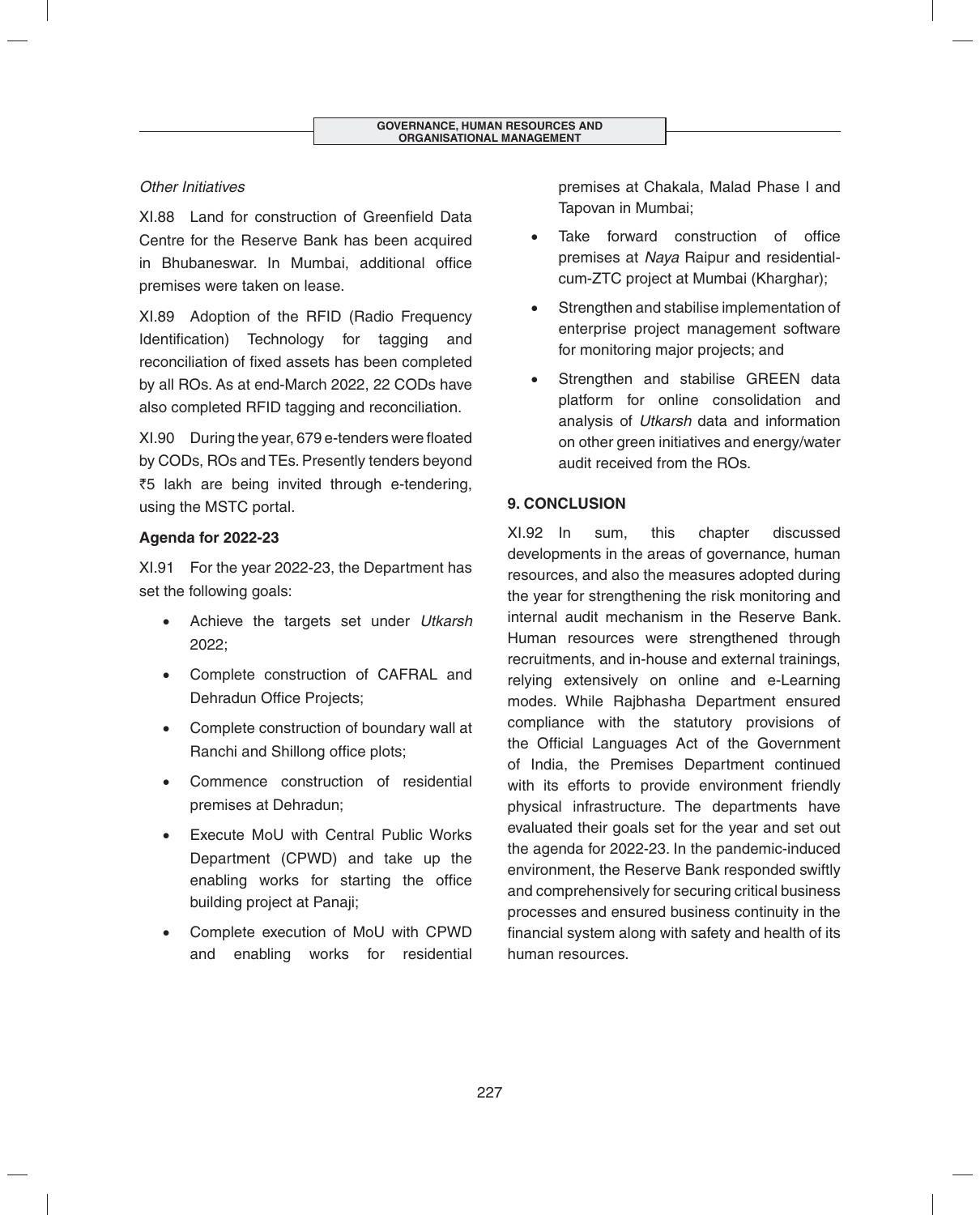| Table XI.1: Attendance in the Meeting of the Central Board of Directors during<br>April 1, 2021 - March 31, 2022 |                                                      |                         |                             |  |  |
|------------------------------------------------------------------------------------------------------------------|------------------------------------------------------|-------------------------|-----------------------------|--|--|
| Name of the Member                                                                                               | Appointed/Nominated under RBI<br>Act, 1934 (Section) | No. of Meetings<br>Held | No. of Meetings<br>Attended |  |  |
|                                                                                                                  | $\overline{2}$                                       | 3                       | 4                           |  |  |
| Shaktikanta Das                                                                                                  | 8(1)(a)                                              | 6                       | 6                           |  |  |
| Mahesh Kumar Jain                                                                                                | 8(1)(a)                                              | 6                       | 6                           |  |  |
| Michael Debabrata Patra                                                                                          | 8(1)(a)                                              | 6                       | 6                           |  |  |
| M. Rajeshwar Rao                                                                                                 | 8(1)(a)                                              | 6                       | 6                           |  |  |
| T. Rabi Sankar*                                                                                                  | 8(1)(a)                                              | 6                       | 6                           |  |  |
| <b>Revathy Iyer</b>                                                                                              | 8(1)(b)                                              | 6                       | 5                           |  |  |
| Sachin Chaturvedi                                                                                                | 8(1)(b)                                              | 6                       | 6                           |  |  |
| Natarajan Chandrasekaran <sup>#</sup>                                                                            | 8(1)(c)                                              | 5                       | 3                           |  |  |
| Satish Kashinath Marathe                                                                                         | 8(1)(c)                                              | 6                       | 6                           |  |  |
| Swaminathan Gurumurthy                                                                                           | 8(1)(c)                                              | 6                       | 6                           |  |  |
| Debasish Panda^                                                                                                  | 8(1)(d)                                              | 4                       | 4                           |  |  |
| Ajay Seth                                                                                                        | 8(1)(d)                                              | 6                       | 5                           |  |  |
| Sanjay Malhotra <sup>\$</sup>                                                                                    | 8(1)(d)                                              | 1                       | 1                           |  |  |

#### **Annex**

\*: Deputy Governor *w.e.f.* May 3, 2021. ^: Director till January 31, 2022.

\$: Director *w.e.f.* February 16, 2022.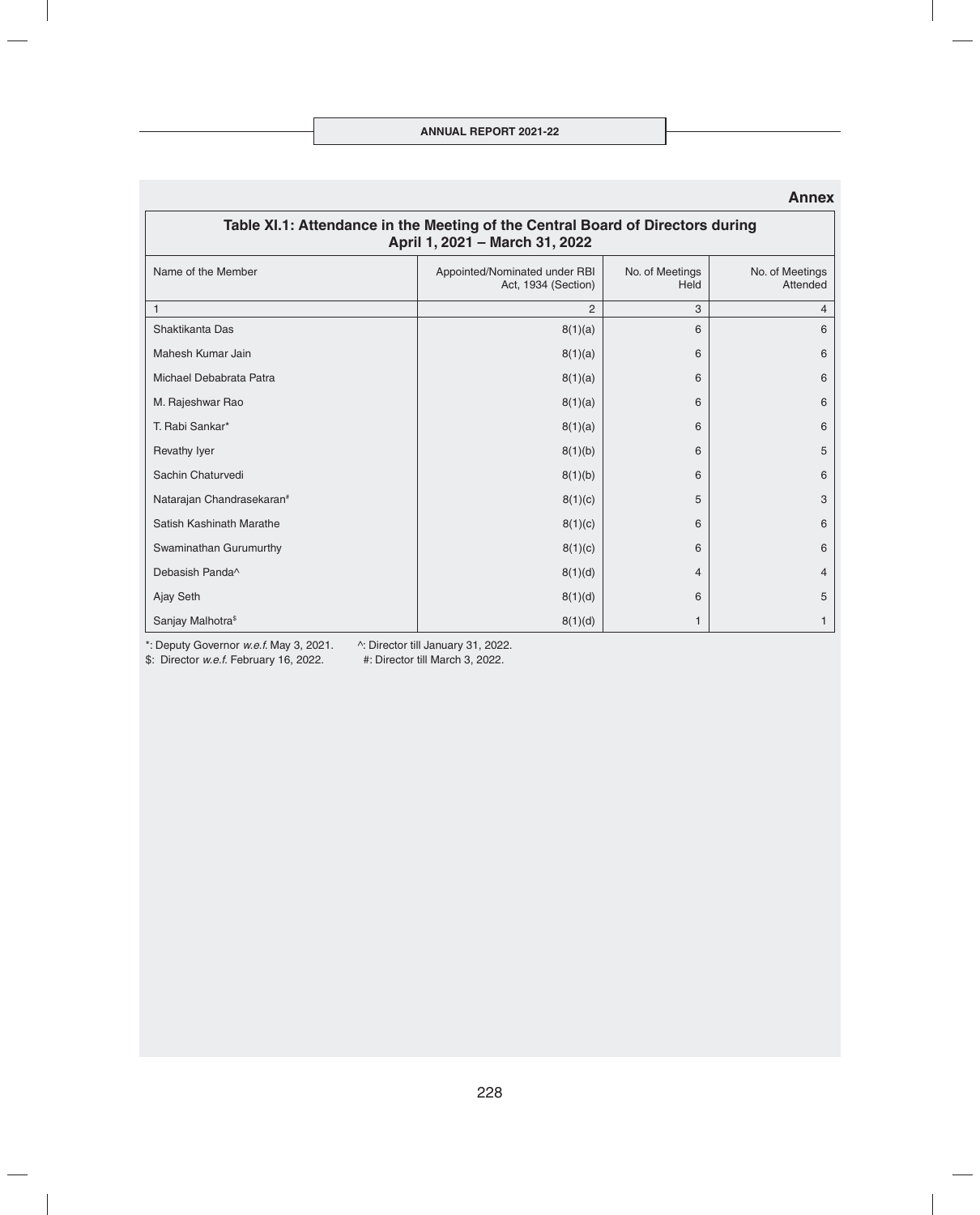| Table XI.2: Attendance in the Meeting of the Committees of Central Board during<br>April 1, 2021 - March 31, 2022 |                                                      |                      |                          |  |  |
|-------------------------------------------------------------------------------------------------------------------|------------------------------------------------------|----------------------|--------------------------|--|--|
| Name of the Member                                                                                                | Appointed/Nominated under<br>RBI Act, 1934 (Section) | No. of Meetings Held | No. of Meetings Attended |  |  |
|                                                                                                                   | $\overline{2}$                                       | 3                    |                          |  |  |
|                                                                                                                   | I. Committee of the Central Board (CCB)              |                      |                          |  |  |
| Shaktikanta Das                                                                                                   | 8(1)(a)                                              | 46                   | 45                       |  |  |
| Mahesh Kumar Jain                                                                                                 | 8(1)(a)                                              | 46                   | 43                       |  |  |
| Michael Debabrata Patra                                                                                           | 8(1)(a)                                              | 46                   | 42                       |  |  |
| M. Rajeshwar Rao                                                                                                  | 8(1)(a)                                              | 46                   | 45                       |  |  |
| T. Rabi Sankar*                                                                                                   | 8(1)(a)                                              | 42                   | 41                       |  |  |
| Revathy Iyer                                                                                                      | 8(1)(b)                                              | 27                   | 27                       |  |  |
| Sachin Chaturvedi                                                                                                 | 8(1)(b)                                              | 28                   | 28                       |  |  |
| Natarajan Chandrasekaran#                                                                                         | 8(1)(c)                                              | 24                   | 10                       |  |  |
| Satish Kashinath Marathe                                                                                          | 8(1)(c)                                              | 26                   | 26                       |  |  |
| Swaminathan Gurumurthy                                                                                            | 8(1)(c)                                              | 24                   | 07                       |  |  |
| Tarun Bajaj^                                                                                                      | 8(1)(d)                                              | 02                   | 02                       |  |  |
| Ajay Seth                                                                                                         | 8(1)(d)                                              | 28                   | 28                       |  |  |

^: Director till April 23, 2021. \*: Deputy Governor *w.e.f.* May 3, 2021.

#: Director till March 3, 2022.

| II. Board for Financial Supervision (BFS) |               |    |                 |  |  |
|-------------------------------------------|---------------|----|-----------------|--|--|
| Shaktikanta Das                           | Chairman      | 12 | 12 <sup>°</sup> |  |  |
| Mahesh Kumar Jain                         | Vice-Chairman | 12 | 12              |  |  |
| Michael Debabrata Patra                   | Member        | 12 | 10 <sup>1</sup> |  |  |
| M. Rajeshwar Rao                          | Member        | 12 | 10              |  |  |
| T. Rabi Sankar*                           | Member        | 11 |                 |  |  |
| Satish Kashinath Marathe                  | Member        | 12 |                 |  |  |
| Sachin Chaturvedi                         | Member        | 12 | 10              |  |  |

\*: Deputy Governor *w.e.f.* May 3, 2021.

| III. Board for Regulation and Supervision of Payment and Settlement Systems (BPSS) |               |  |  |  |  |
|------------------------------------------------------------------------------------|---------------|--|--|--|--|
| Shaktikanta Das                                                                    | Chairman      |  |  |  |  |
| T. Rabi Sankar*                                                                    | Vice-Chairman |  |  |  |  |
| Mahesh Kumar Jain                                                                  | Member        |  |  |  |  |
| Michael Debabrata Patra                                                            | Member        |  |  |  |  |
| M. Rajeshwar Rao                                                                   | Member        |  |  |  |  |
| Natarajan Chandrasekaran#                                                          | Member        |  |  |  |  |
| Sachin Chaturvedi <sup>\$</sup>                                                    | Member        |  |  |  |  |

\*: Deputy Governor *w.e.f.* May 3, 2021. \$: Member *w.e.f.* September 27, 2021. #: Director till March 3, 2022.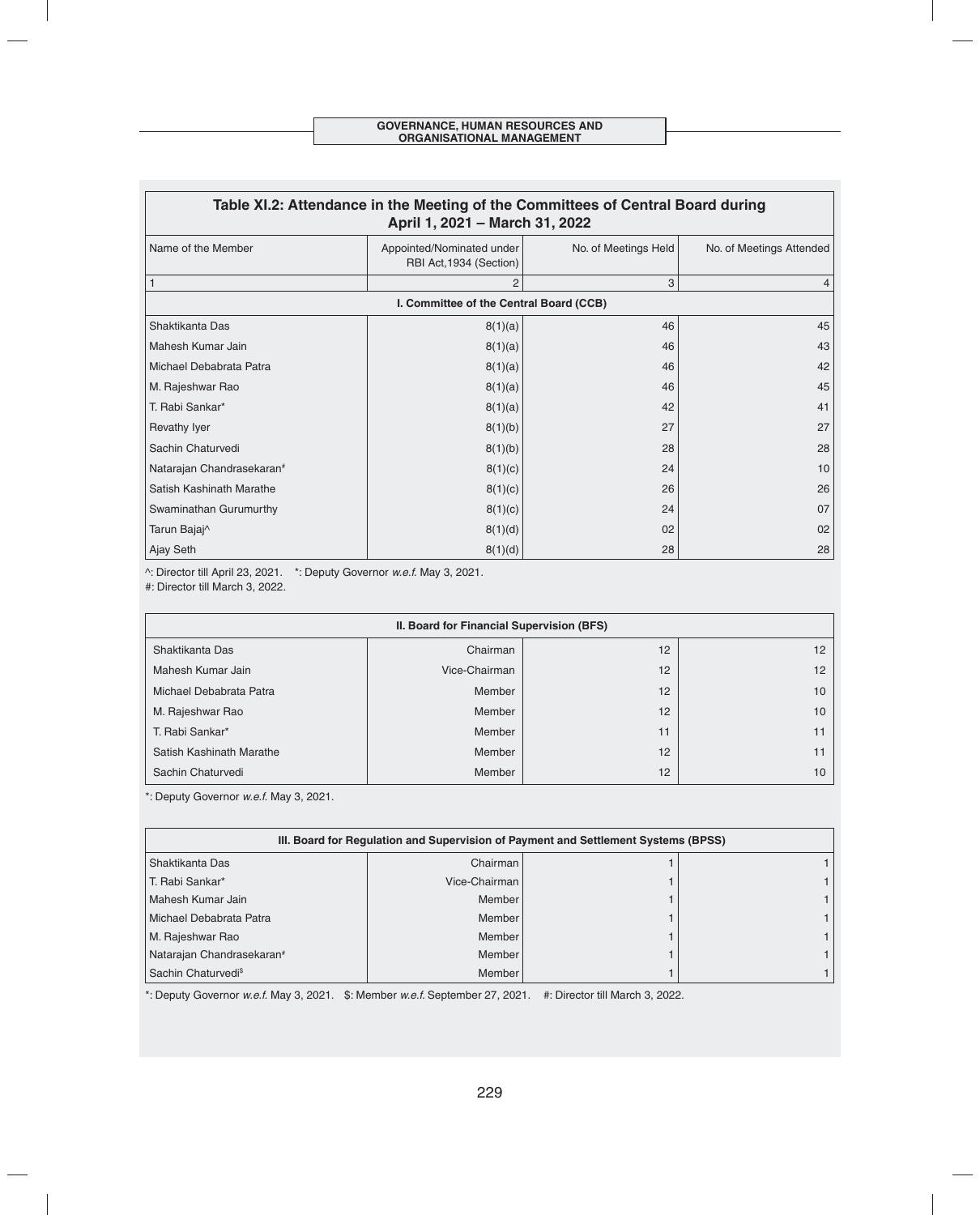#### **ANNUAL REPORT 2021-22**

| Table XI.3: Attendance in the Meeting of the Sub-Committees of the Board<br>April 1, 2021 - March 31, 2022                  |                                                   |  |  |  |  |  |
|-----------------------------------------------------------------------------------------------------------------------------|---------------------------------------------------|--|--|--|--|--|
| Name of the Member<br>Appointed/Nominated under<br>No. of Meetings Held<br>No. of Meetings Attended<br><b>RBI Act, 1934</b> |                                                   |  |  |  |  |  |
|                                                                                                                             |                                                   |  |  |  |  |  |
|                                                                                                                             | I. Audit and Risk Management Sub-Committee (ARMS) |  |  |  |  |  |
| Revathy Iyer                                                                                                                | Chairperson                                       |  |  |  |  |  |
| Shri Satish K. Marathe <sup>#</sup>                                                                                         | Member                                            |  |  |  |  |  |
| M. Rajeshwar Rao                                                                                                            | Member                                            |  |  |  |  |  |
| the Nominated as Mombor waf Sontambor 27, 2021                                                                              |                                                   |  |  |  |  |  |

#: Nominated as Member *w.e.f.* September 27, 2021.

| II. Building Sub-Committee (BSC) |            |  |  |  |  |
|----------------------------------|------------|--|--|--|--|
| Satish K. Marathe                | Chairman I |  |  |  |  |

| III. Human Resource Management Sub-Committee (HRM-SC) |            |  |  |
|-------------------------------------------------------|------------|--|--|
| N. Chandrasekaran*                                    | Chairman I |  |  |

\*: Nominated as the Chairperson *w.e.f.* September 27, 2021 till March 3, 2022.

| IV. Information Technology Sub-Committee (IT-SC) |            |  |  |
|--------------------------------------------------|------------|--|--|
| Sachin Chaturvedi                                | Chairman l |  |  |
| Revathy Iver#                                    | Member     |  |  |

#: Nominated as Member *w.e.f.* September 27, 2021.

| V. Strategy Sub-Committee (S-SC) |             |  |  |
|----------------------------------|-------------|--|--|
| N. Chandrasekaran*               | Chairperson |  |  |
| Revathy Iyer <sup>#</sup>        | Member      |  |  |
| Michael Debabrata Patra          | Member      |  |  |

\*: Nominated as the Chairperson *w.e.f.* September 27, 2021 till March 3, 2022.

# : Chairperson for the meeting held on July 8, 2021.